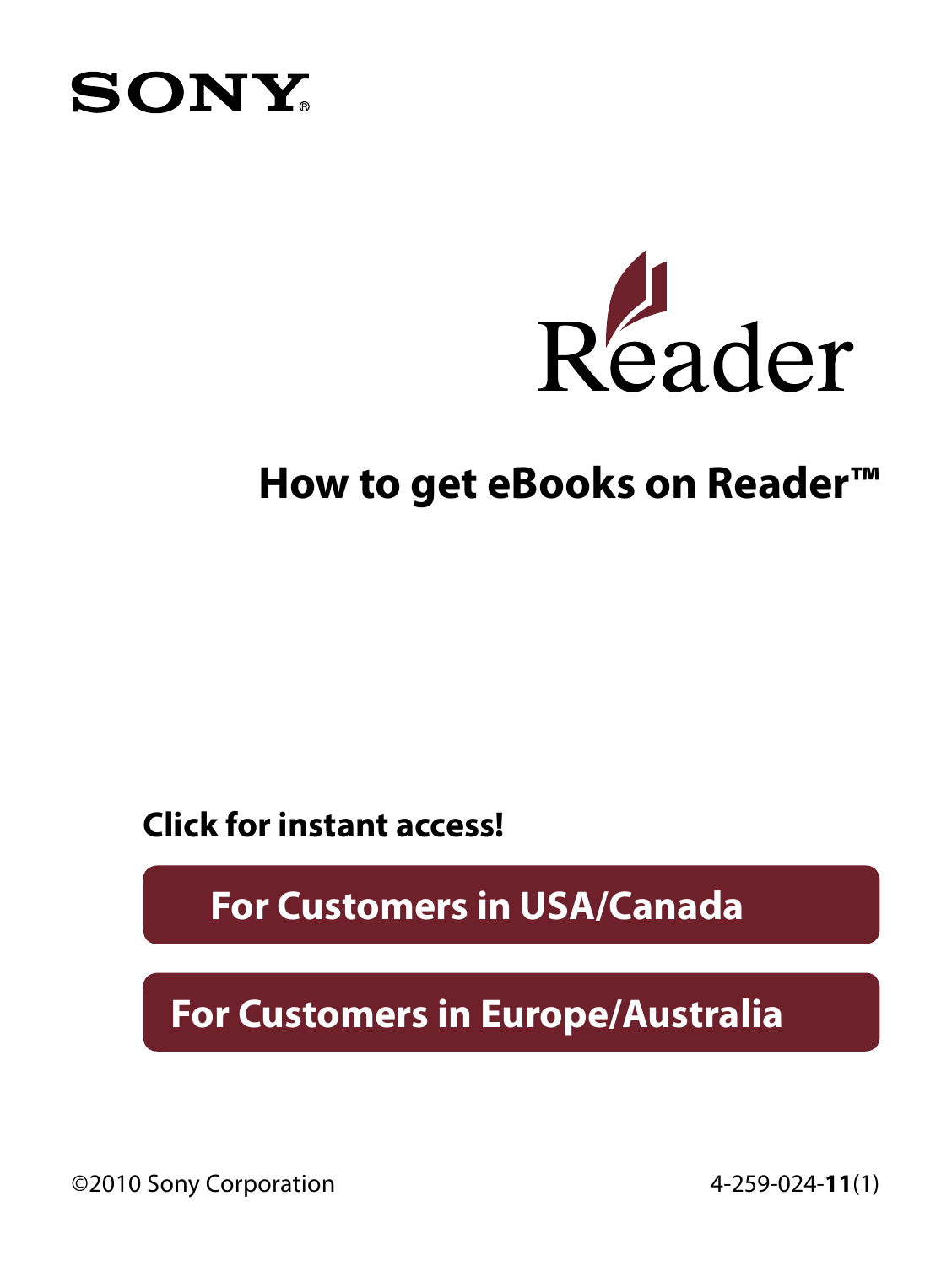#### <span id="page-1-0"></span>*For Customers in USA/Canada*

### For Customers in USA/Canada

## Getting eBooks



Sony Reader™ Library software (Reader Library) will allow you to shop and manage eBooks and other content purchased from the Sony Reader™ Store (Reader Store).

Reader Library can also be used to manage eBooks from other sources such as your local public library or Google Books. For more details, check the Reader™ Store home page.

To help manage your eBooks, you may need to create an account. You'll be asked to do this during the installation process.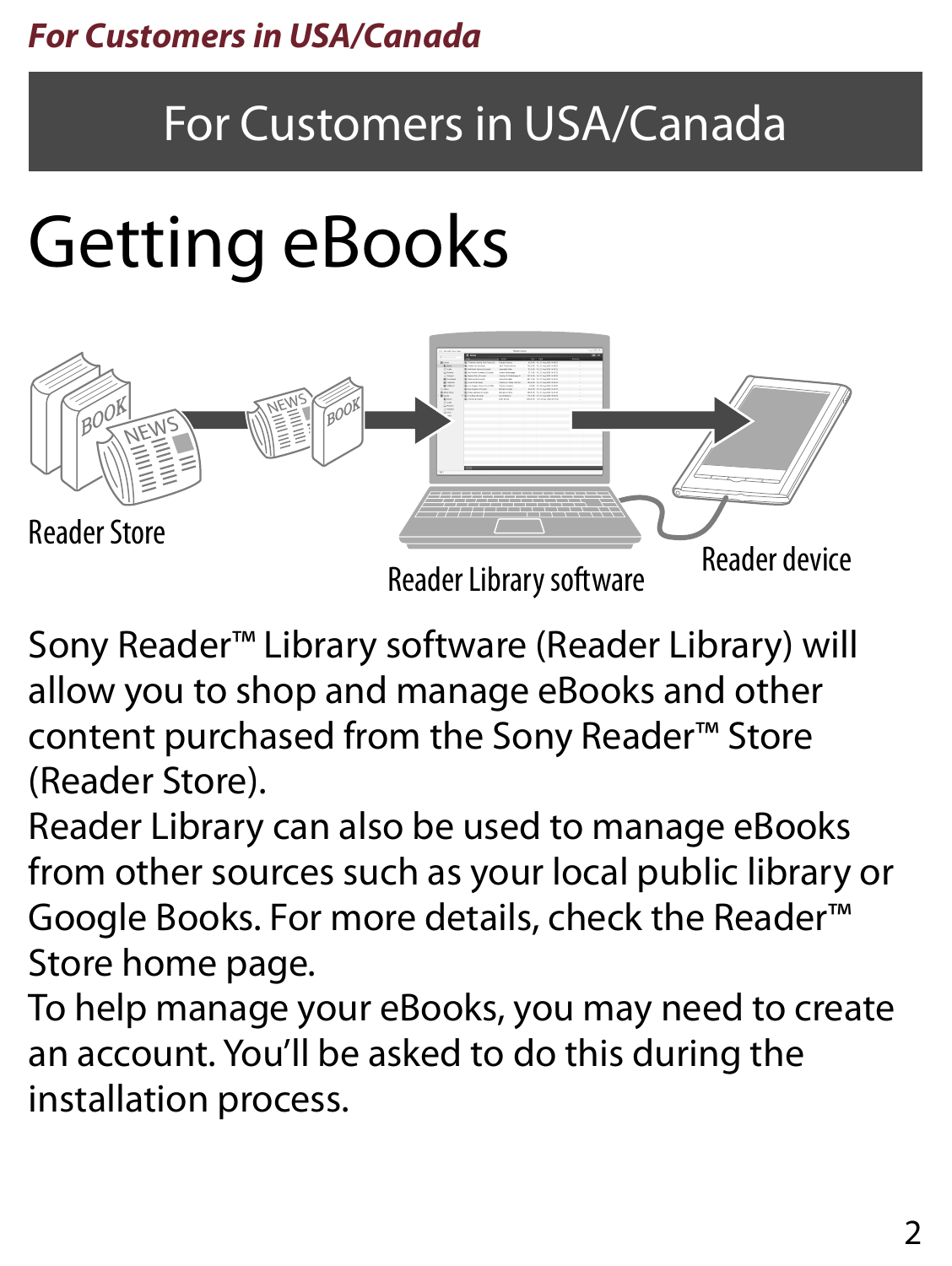Installing Reader Library on to your PC or Mac is easy. There are 3 simple steps to follow.



Each of these steps is described in more detail in the next section.

Reader Library has many helpful features. For more information, refer to the Reader Library [Help] menu.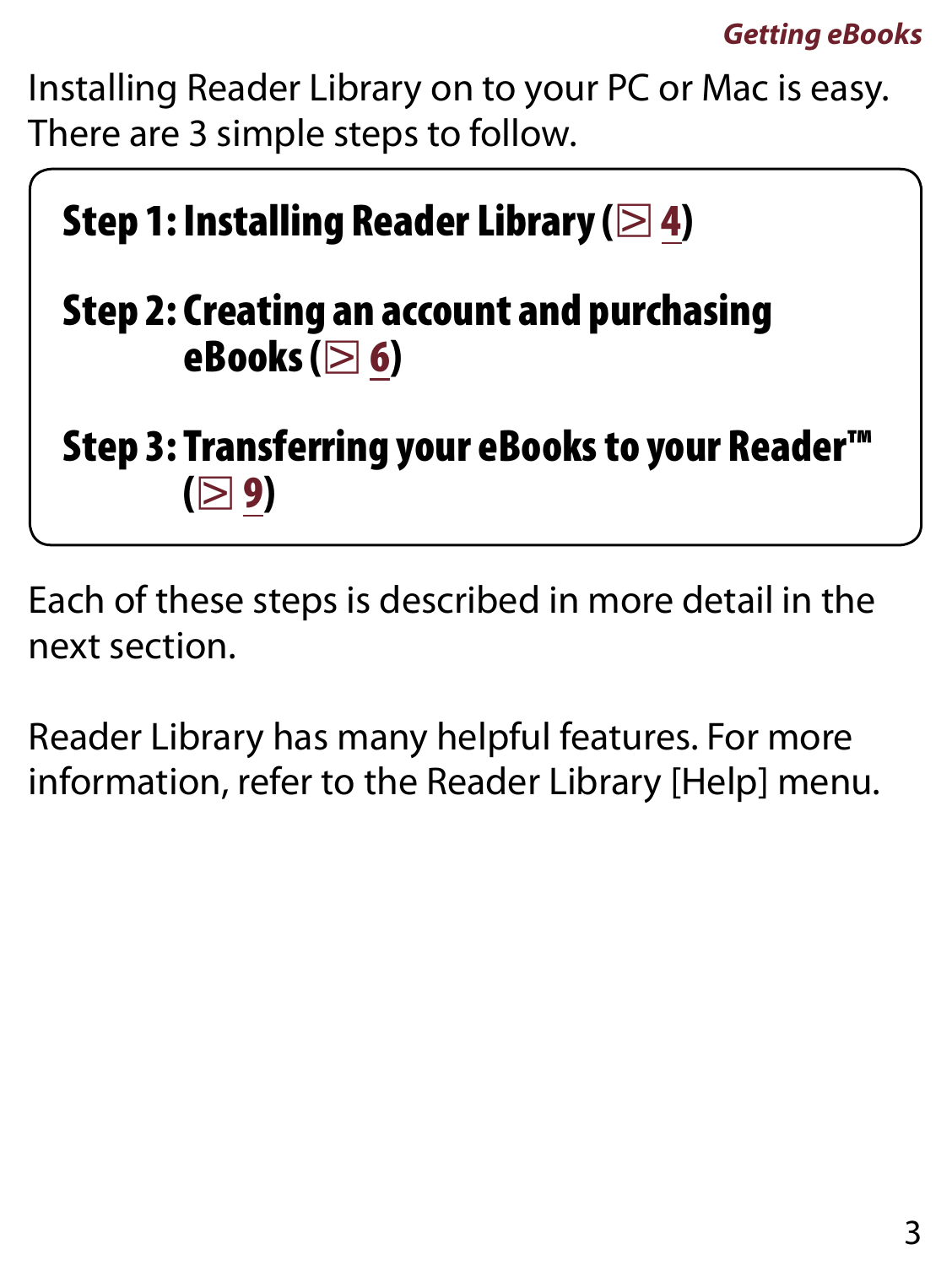## <span id="page-3-0"></span>Step 1: Installing Reader Library

1 **Connect your Reader to your computer using the supplied USB cable.**

Ensure that your Reader is turned on and your computer is switched on, connected to the Internet, and you have Administrator access.

2 **For Windows users, go to the "Start" menu and click "My Computer" (or "Computer" for Windows Vista and Windows 7 users). Then double-click the "SETTING" drive and then double-click "Setup Reader Library for Windows".**

### To install on Macintosh computers:

When your Reader is connected to your Mac, "SETTING" and "READER" will appear on the desktop. Double-click the "SETTING" drive and then double-click "Setup Reader Library for Mac".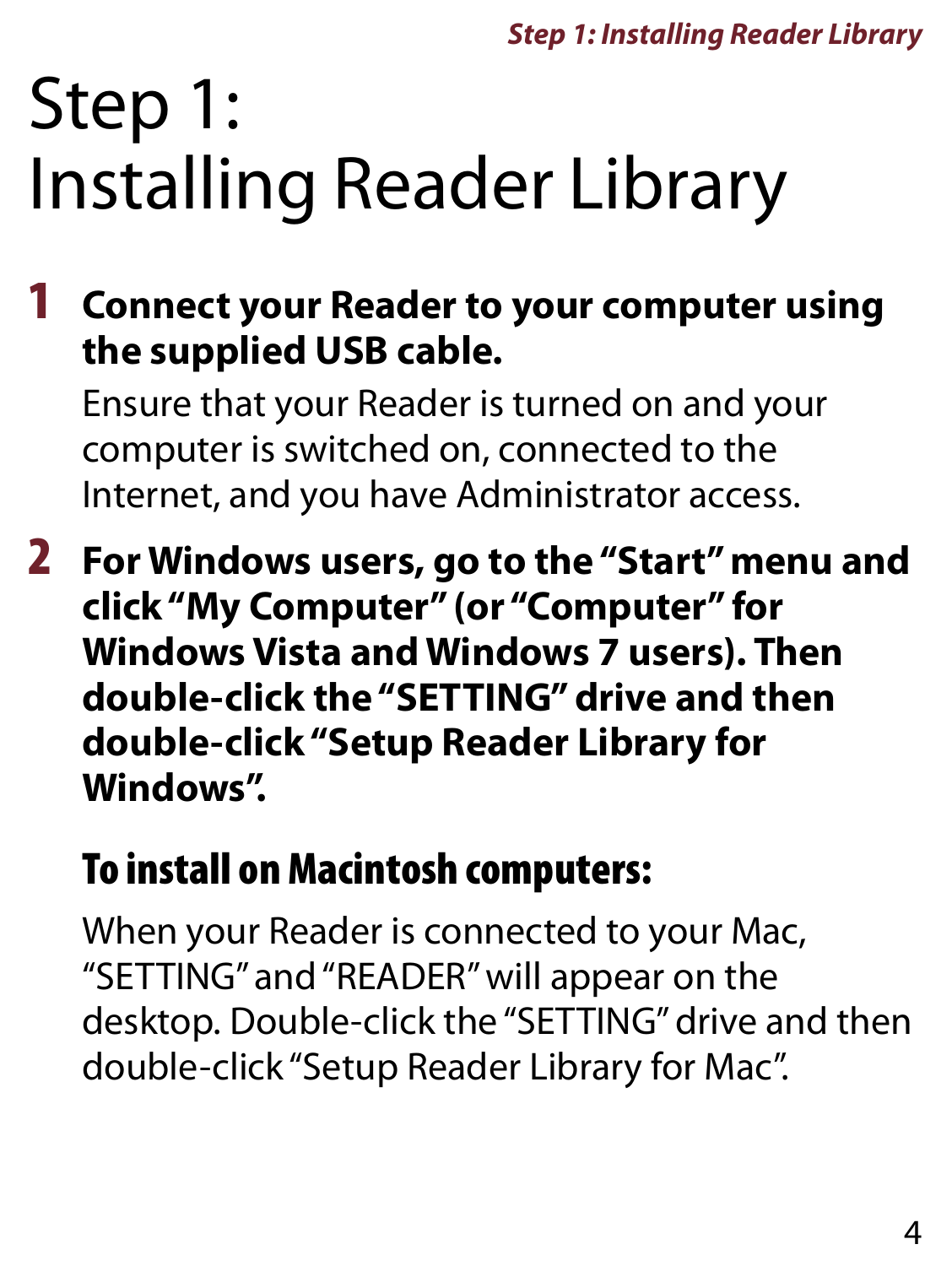#### 3 **Follow the on-screen instructions to complete the installation of Reader Library.**

A shortcut to Reader Library will be added to your computer desktop (Windows only). Reader Library may start automatically depending on which option you choose just before finishing the installation. If Reader Library does not start automatically, double-click the shortcut to start Reader Library.



You can navigate around the different sections of Reader Library using the navigation menu on the left-hand side. When your Reader is connected to your computer, you will see [Reader] appear in the list.

To learn how to create an account and purchase eBooks, please read the following section.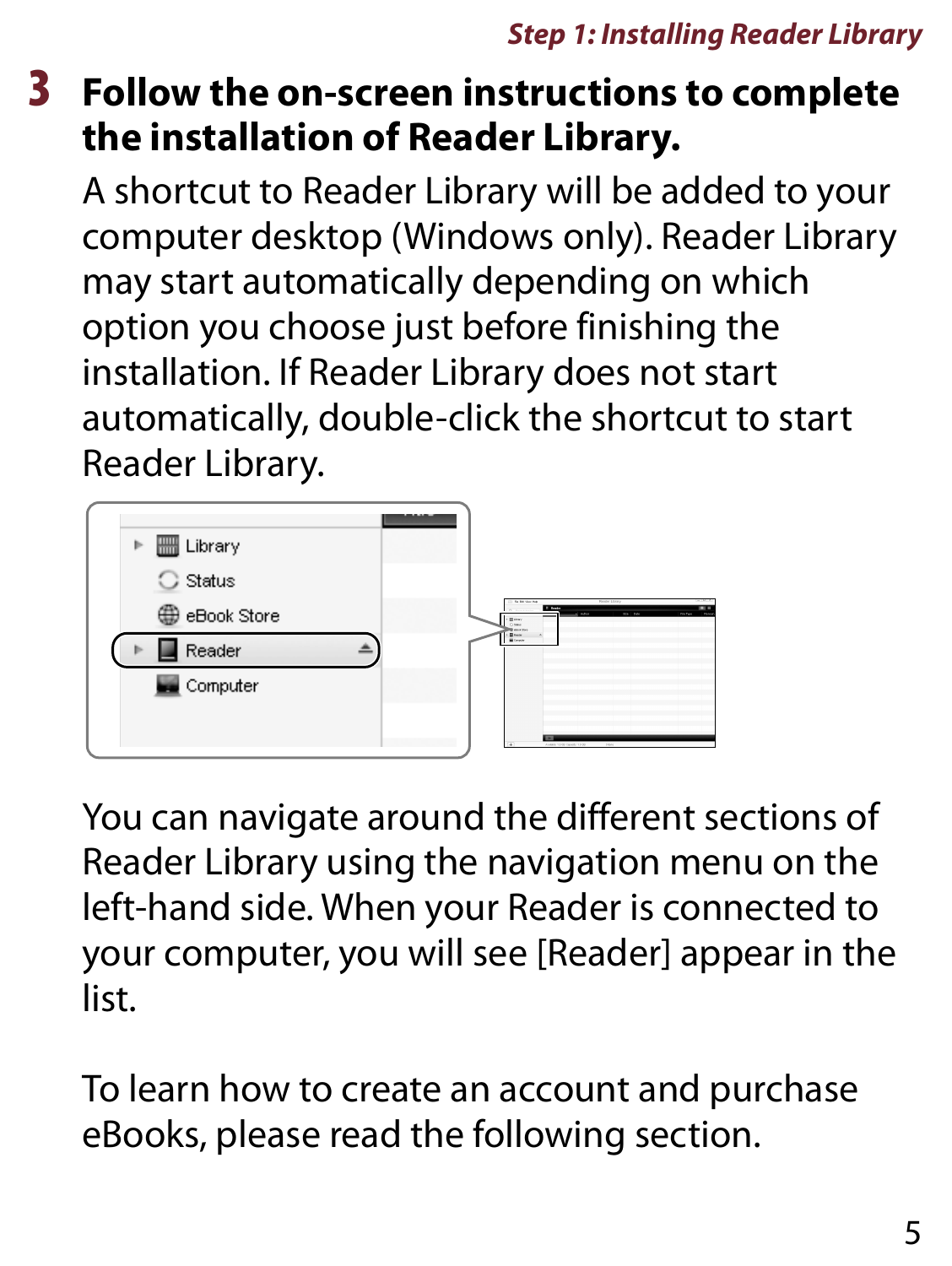*Step 2: Creating an Account and Purchasing eBooks*

### <span id="page-5-0"></span>Step 2: Creating an Account and Purchasing eBooks

- 1 **Visit Reader Store and create an account.**
	- **Click [eBook Store] in the left-hand menu within Reader Library.**

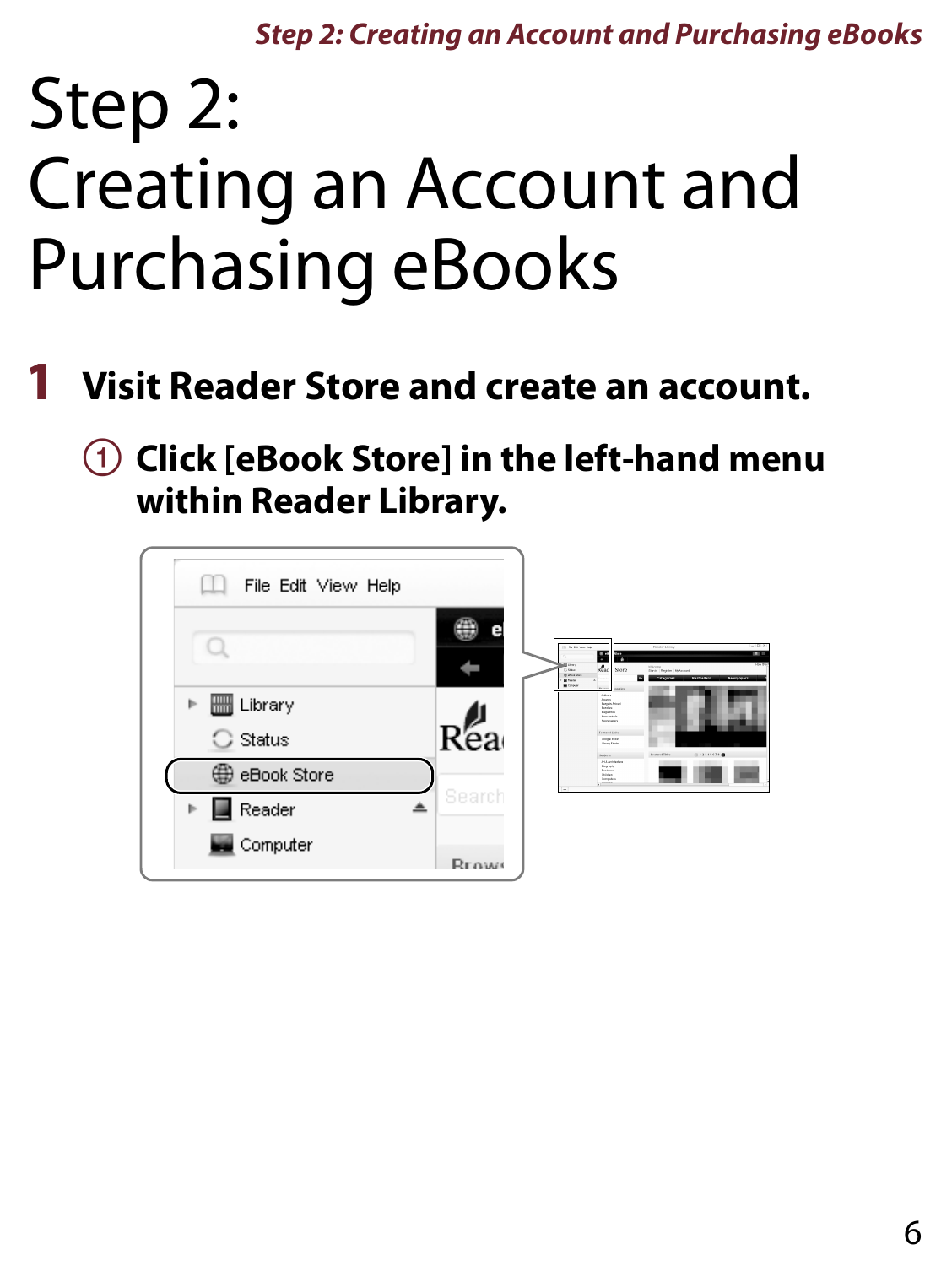#### *Step 2: Creating an Account and Purchasing eBooks*

#### **Create an account on the Reader Store.**

### **Note**

 If you have already created an Adobe Account, use your Adobe ID (this is usually your email address) and password when creating your Reader Store account.

Click the [Register] link. Follow the on-screen instructions to create your Reader Store account (note that the same account details will also be automatically used to create an Adobe Account, which you will need to access eBooks with DRM).

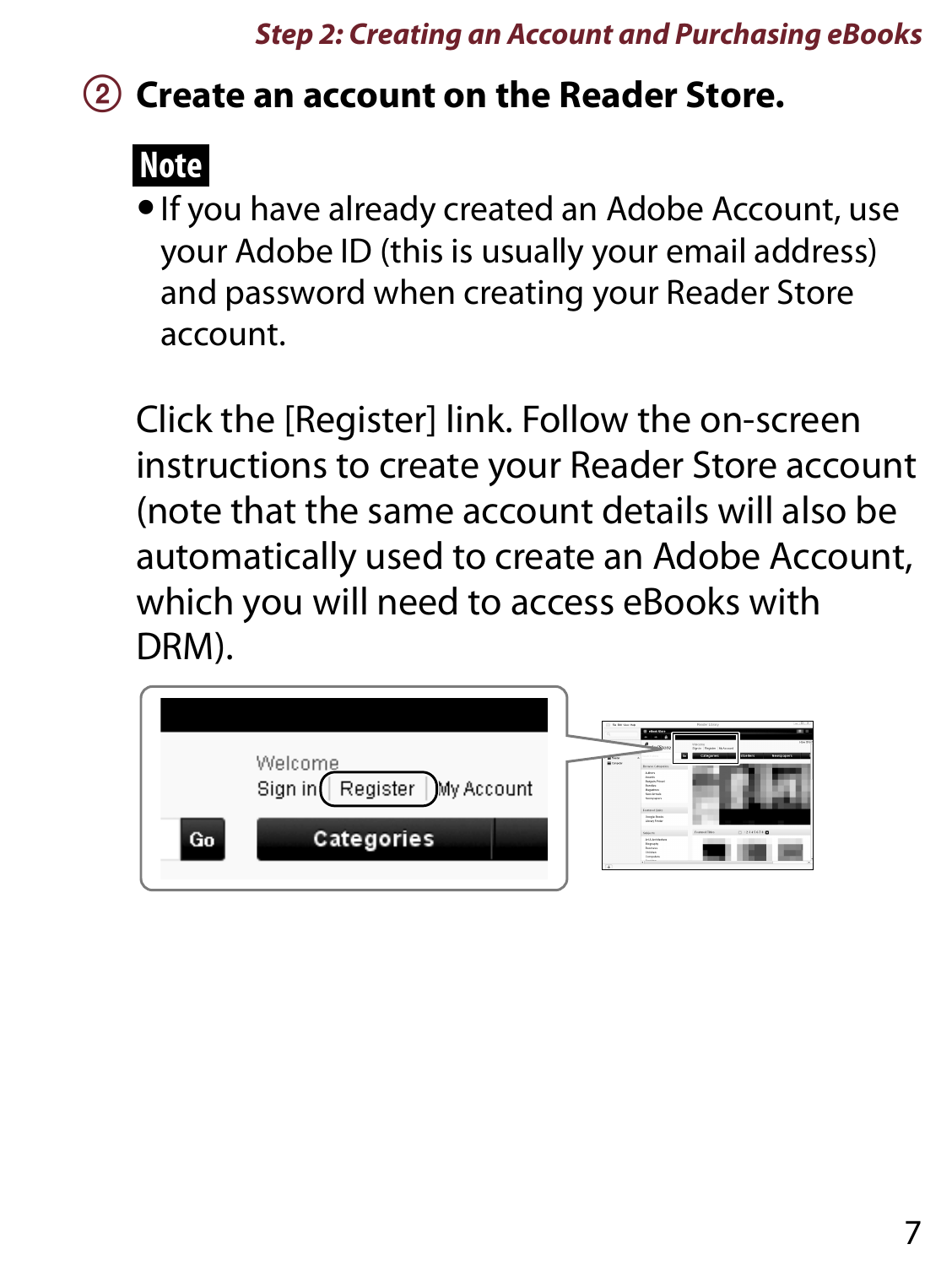### 2 **Purchase and download eBooks.**

Once you set up your account, you can purchase eBooks, subscribe to periodicals and search over 1 million titles from Google Books.

You can also borrow eBooks from your local public libraries. For details, refer to the home page of Reader Store.

All purchased eBooks, subscribed periodicals and free downloads can be found in the [Library] section in the left-hand menu within Reader Library.

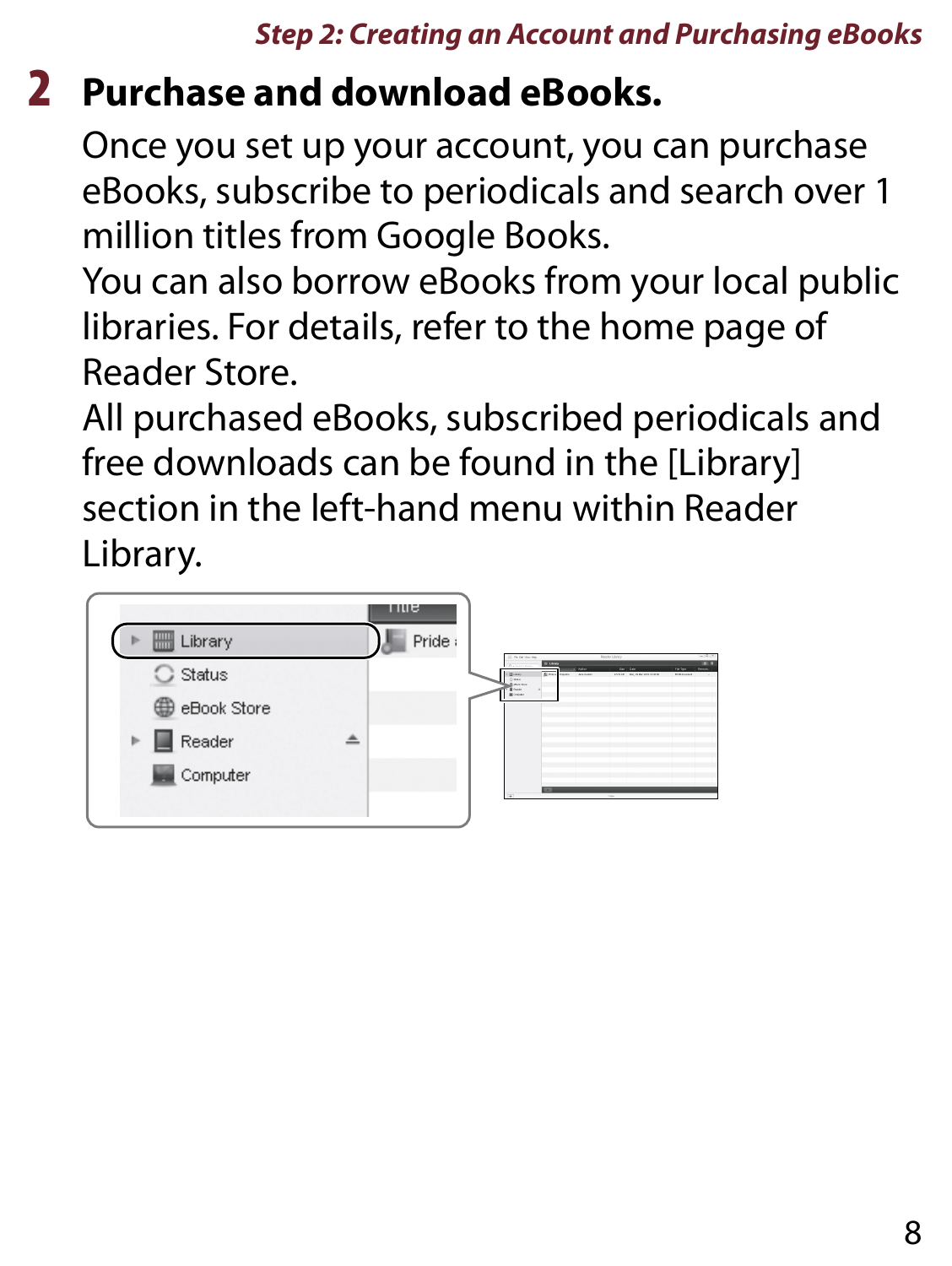*Step 3: Transferring your eBooks to your Reader*

### <span id="page-8-0"></span>Step 3: Transferring your eBooks to your Reader

- 1 **Click [Library] in the left-hand menu within Reader Library.**
- 2 **Click on the eBook that you wish to transfer and drag-and-drop it to [Reader] in the lefthand menu.**



#### 3 **After a few moments, your eBook will be transferred.**

If the Reader Library does not function as expected, refer to "Troubleshooting" in the Reader Library [Help] menu.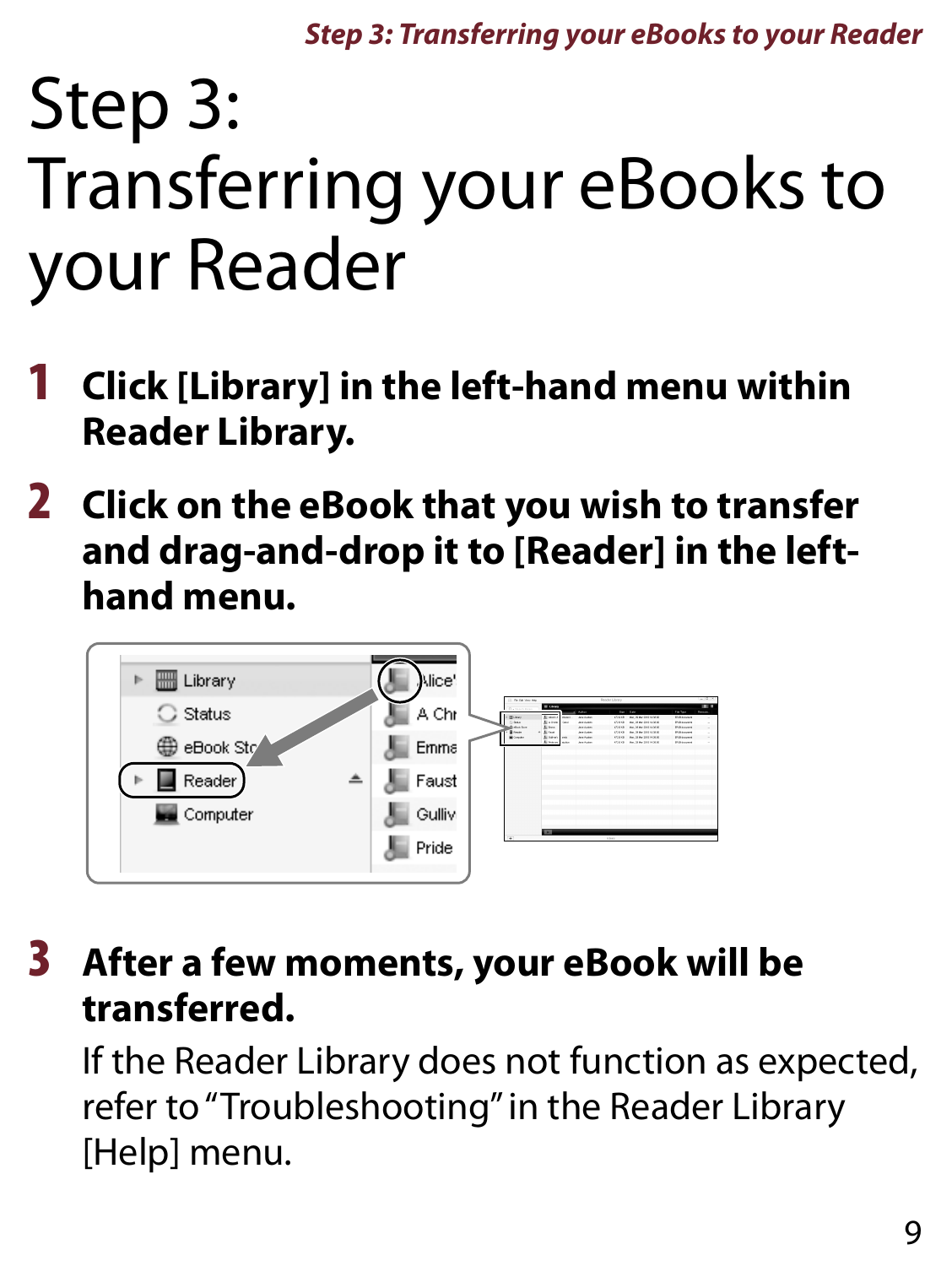#### 4 **Close Reader Library and disconnect your Reader from the computer.**

Once Reader Library has closed, the on-screen message on your Reader device will change from [Do not disconnect] to [USB connected]. Once you see [USB connected], it is safe to disconnect your Reader from your computer.

For more details about your Reader, refer to the User Guide found on your Reader.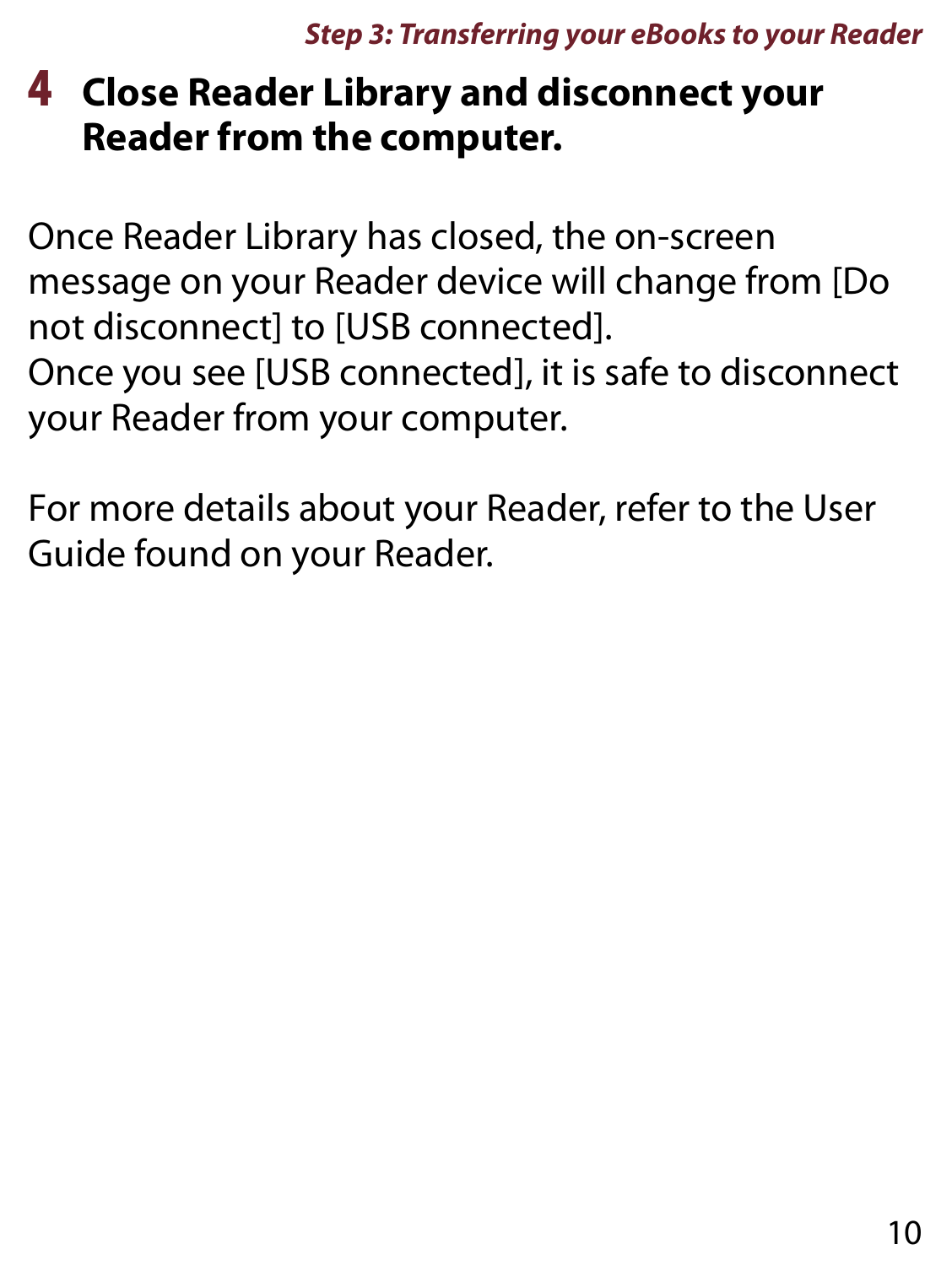### <span id="page-10-0"></span>For Customers in Europe/Australia

## Getting eBooks



Sony Reader™ Library software (Reader Library) will allow you to shop and manage eBooks and other content purchased from online eBookstores.

To help manage your eBooks, you may need to create an Adobe account. You'll be asked to do this during the installation process.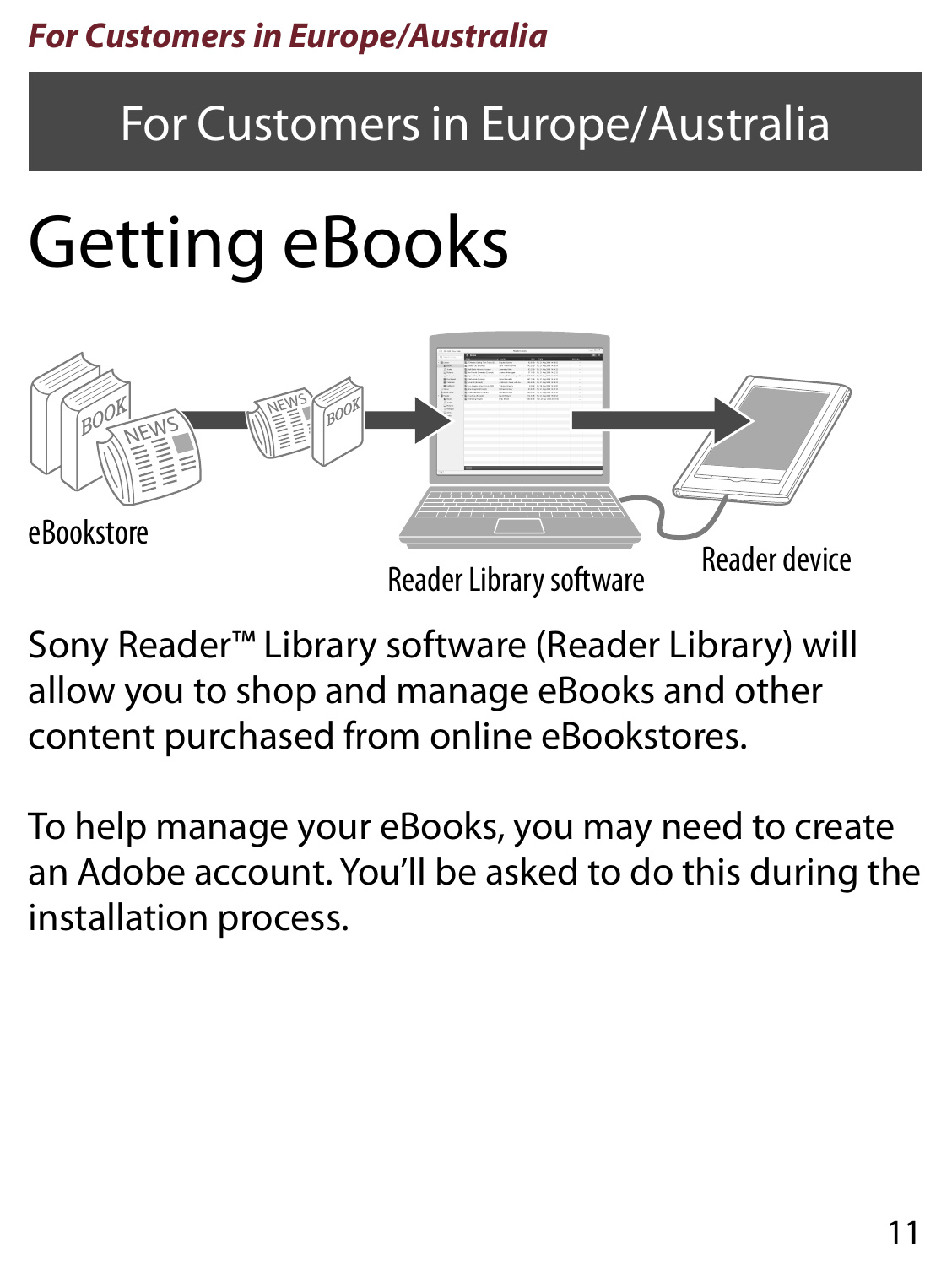Installing Reader Library on to your PC or Mac is easy. There are 4 simple steps to follow.



Each of these steps is described in more detail in the next section.

Reader Library has many helpful features. For more information, refer to the Reader Library [Help] menu.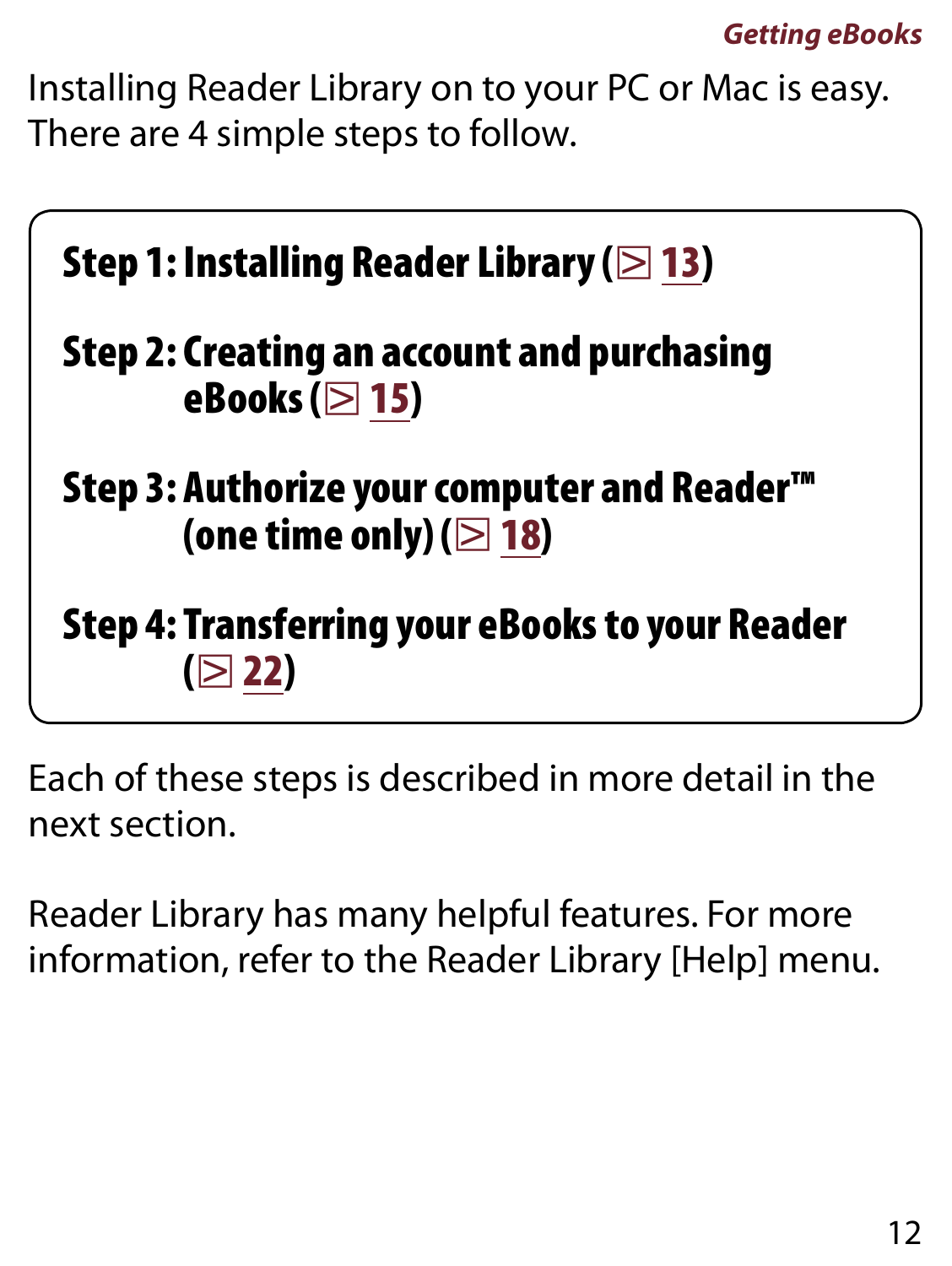## <span id="page-12-0"></span>Step 1: Installing Reader Library

1 **Connect your Reader to your computer using the supplied USB cable.**

Ensure that your Reader is turned on and your computer is switched on, connected to the Internet, and you have Administrator access.

2 **For Windows users, go to the "Start" menu and click "My Computer" (or "Computer" for Windows Vista and Windows 7 users). Then double-click the "SETTING" drive and then double-click "Setup Reader Library for Windows".**

### To install on Macintosh computers:

When your Reader is connected to your Mac, "SETTING" and "READER" will appear on the desktop. Double-click the "SETTING" drive and then double-click "Setup Reader Library for Mac".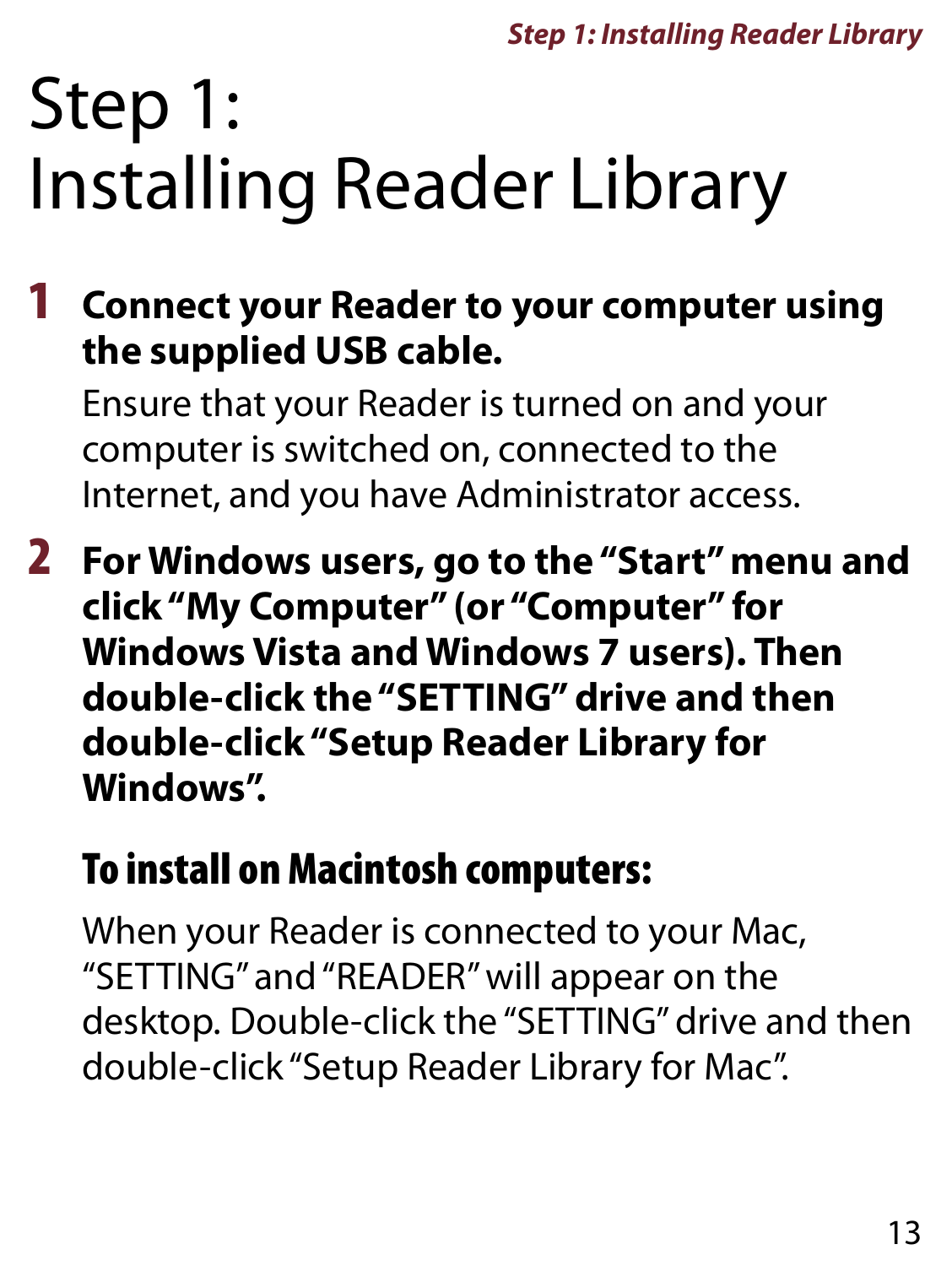#### 3 **Follow the on-screen instructions to complete the installation of Reader Library.**

A shortcut to Reader Library will be added to your computer desktop (Windows only). Reader Library may start automatically depending on which option you choose just before finishing the installation. If Reader Library does not start automatically, double-click the shortcut to start Reader Library.



You can navigate around the different sections of Reader Library using the navigation menu on the left-hand side. When your Reader is connected to your computer, you will see [Reader] appear in the list.

To learn how to create an account and purchase eBooks, please read the following section.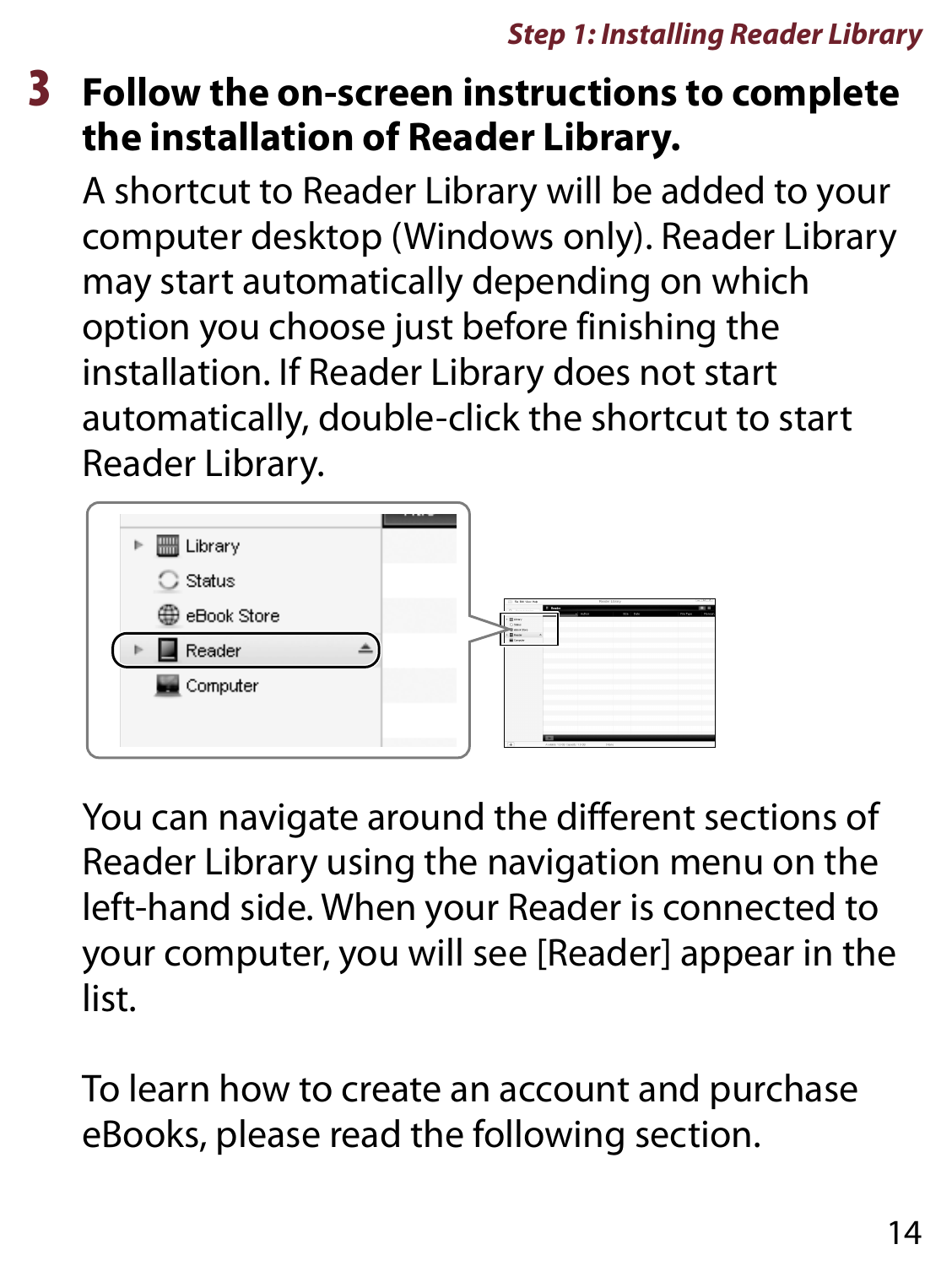*Step 2: Creating an Account and Purchasing eBooks*

## <span id="page-14-0"></span>Step 2: Creating an Account and Purchasing eBooks

- 1 **Visit online eBookstore and create an account.**
	- **Click [eBook Store] in the left-hand menu within Reader Library.**



#### **Click a store logo.**

Reader Library has links to a selection of eBookstores. By clicking a store logo, your web browser will open and show the selected online eBookstore.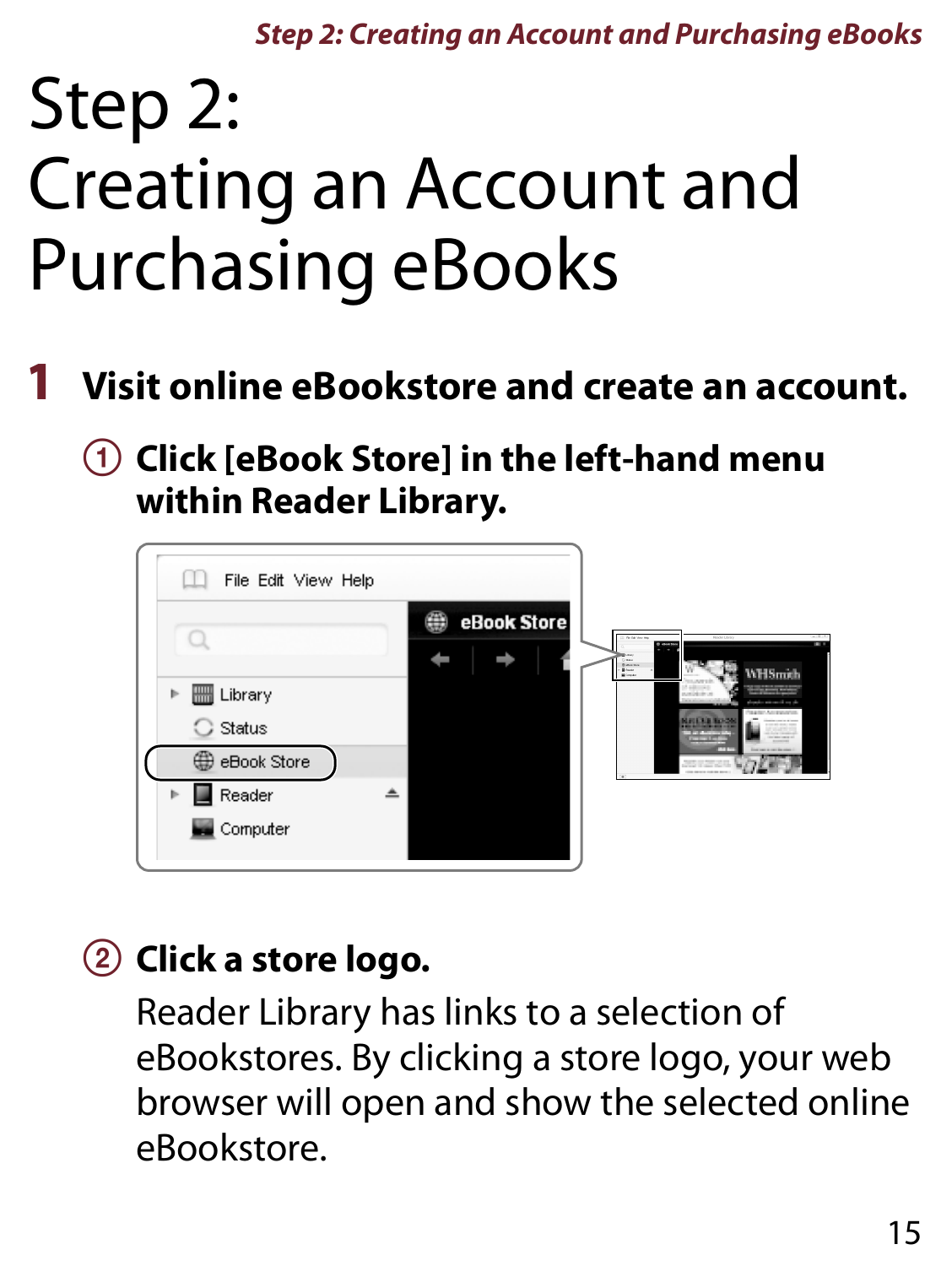#### **Create an account.**

In order to buy eBooks from your chosen eBookstore, you will need to set-up an account. Refer to the store's online "Help" section for more details.

### 2 **Purchase and download eBooks.**

#### **IMPORTANT**

Some eBookstores recommend that you install Adobe Digital Editions in order to use their service. This is **not necessary** if you are using Reader Library.

### **Purchase eBooks.**

Select the eBooks that you wish to purchase from your chosen eBookstore.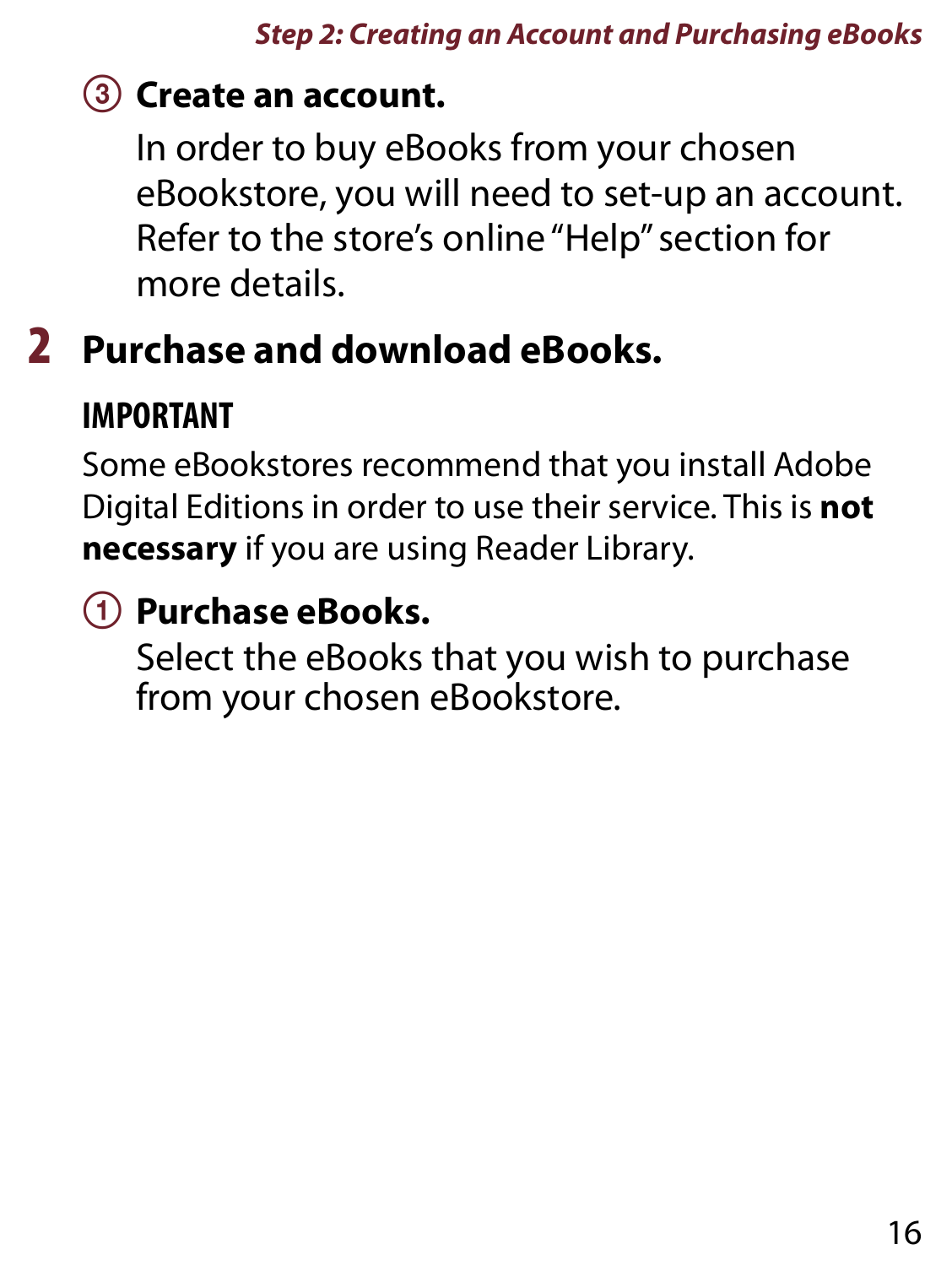#### **Download eBooks.**

At the end of the eBook buying process, you will be provided with a link on which you can click in order to begin the download of your purchase.

#### **IMPORTANT NOTE**

You will be prompted to either [Open] or [Save] the eBook download.

#### **Please ensure that you click [Open] as this will automatically download your eBook purchase into Reader Library.**

If you are shown a warning message relating to Reader Library saying [A website wants to open content using this program on your computer], click [Allow].

#### **Note**

If you click [Save], return to your account on the eBookstore and restart the download process ensuring that you click [Open].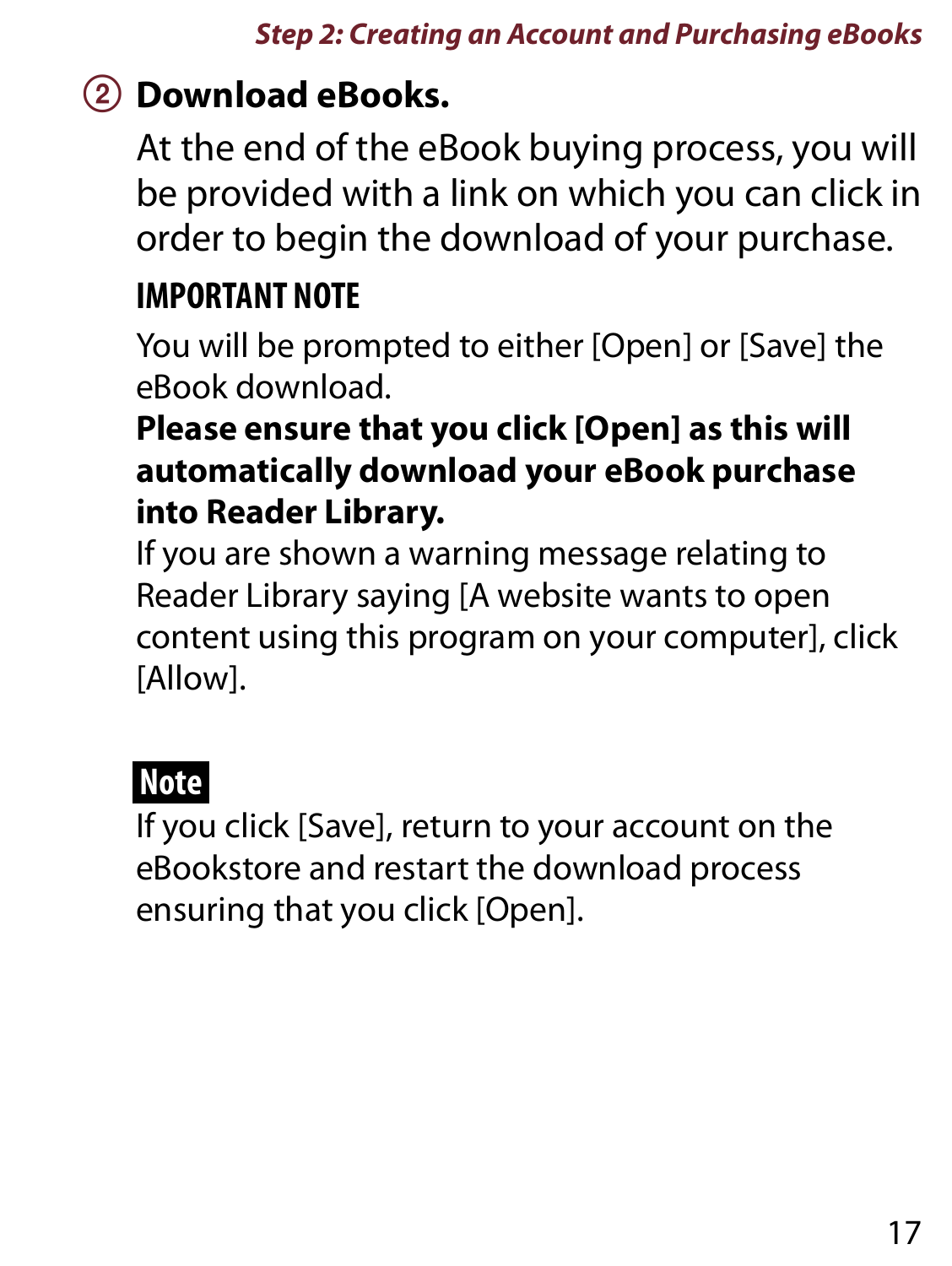## <span id="page-17-0"></span>Step3: Authorize your Computer and Reader

#### 1 **Create an Adobe ID and Password.**

If this is the first time you have purchased an eBook, Reader Library will prompt you to authorize your computer.

#### Click [Yes] to continue.

| Warning                                                                                                                                             |                                                                                                                                                                                                                                                                                                                |
|-----------------------------------------------------------------------------------------------------------------------------------------------------|----------------------------------------------------------------------------------------------------------------------------------------------------------------------------------------------------------------------------------------------------------------------------------------------------------------|
| To preview this eBook, you must first authorize this Computer for<br>Adobe DRM protected content. Would you like to authorize this<br>Computer now? | <b><i><u><b>Depute Lines</b></u></i></b><br><b>THE RIVE PARK WAY</b><br><b>IT LEAN</b><br>$90 - 20$<br><b>PRINTER</b><br><b>Silling</b><br>MAIN - NAME OF GROOM<br><b>Citizen</b><br><b>Q</b> distant<br><b>Black</b><br><b>III</b> Drawn<br>and marketing countries about a country<br><b>Company of priv</b> |
| Yes<br><b>No</b>                                                                                                                                    | <b>D</b> United                                                                                                                                                                                                                                                                                                |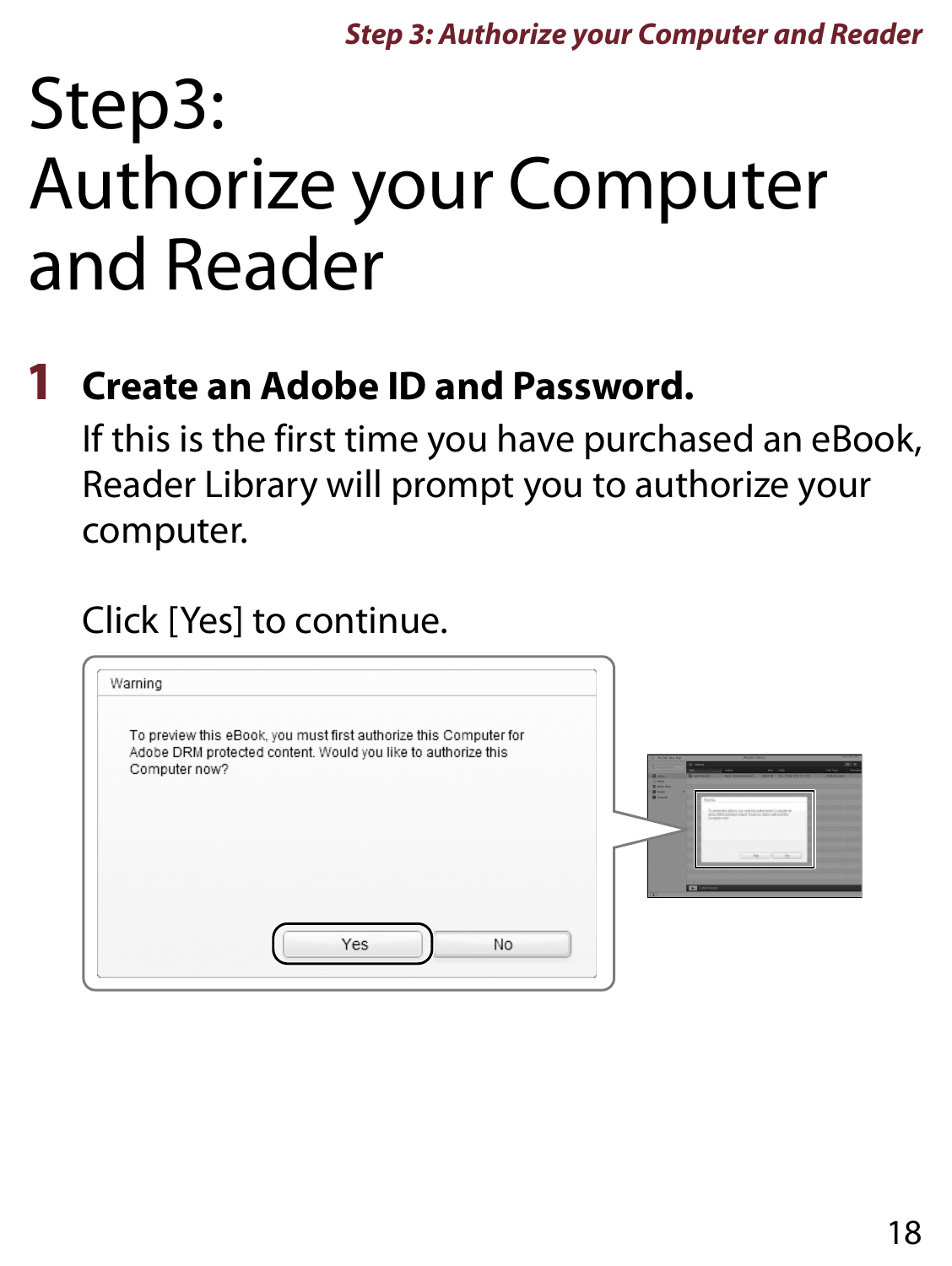#### **Prepare for Authorization.**

If you already own an Adobe account, proceed to step 2 ( $\boxtimes$  [21\).](#page-20-0)

If you need to create a new Adobe account, click [Get Adobe ID].

| Authorization                          |                                                              |
|----------------------------------------|--------------------------------------------------------------|
| Enter your Adobe ID and Password.      |                                                              |
| Adobe ID (email address):<br>Password: | <b>Service</b><br>$-0.00000$<br>-<br>-<br>m<br>to area to be |
| Get Adobe ID                           | <b>STATISTICS</b><br><b>Service</b><br>The new of the<br>⊏   |
| Cancel<br>OK                           |                                                              |

You will then be taken to a web page that will provide further information on the Adobe ID. Click on the [Click here] link to continue to the Adobe site, where you can set-up your account.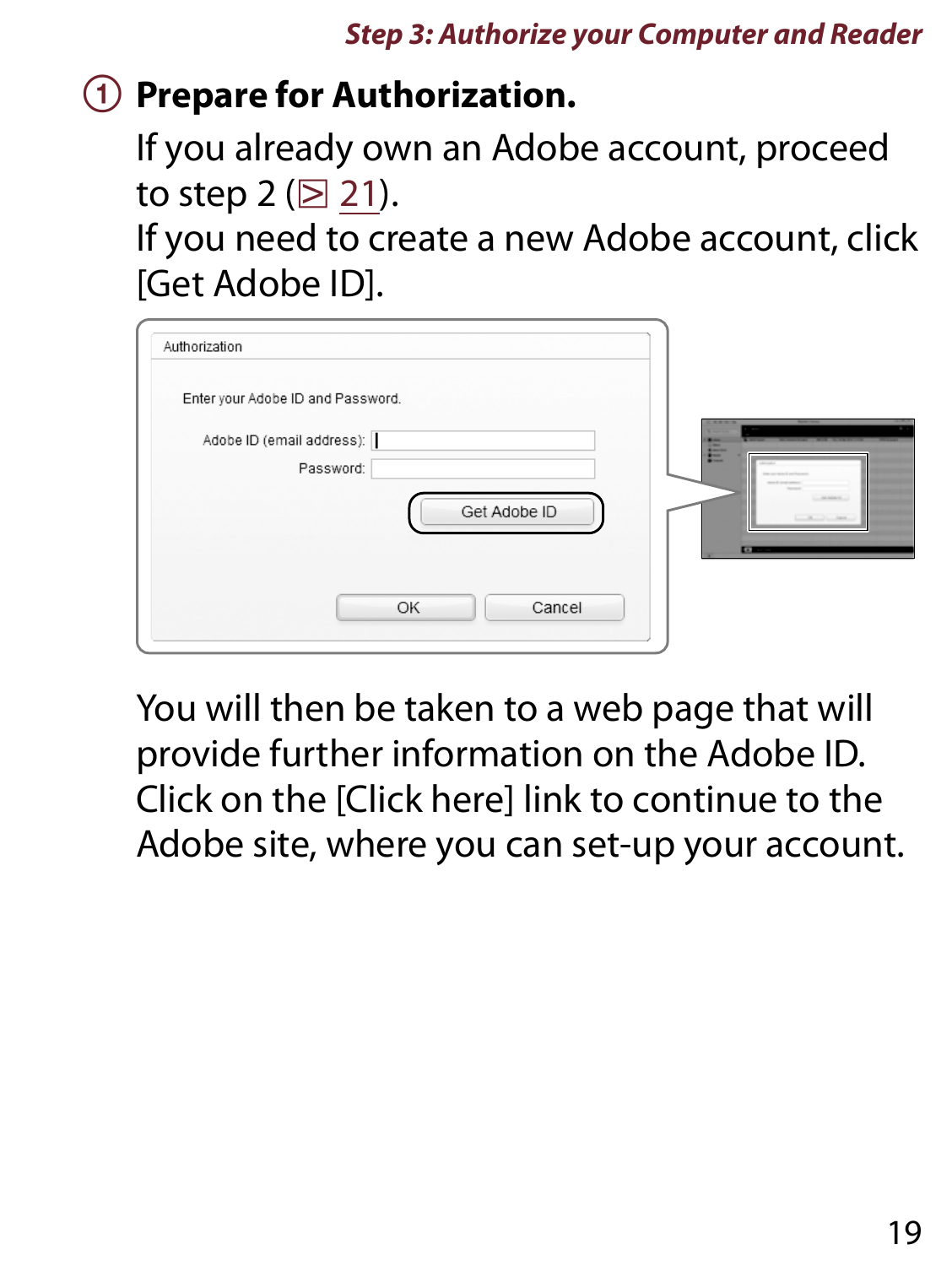#### **Create an Adobe account.**

Once you have the Adobe website displayed onscreen, you will see a link [Create an Adobe Account].

Click on this to begin the set-up process. You will receive step-by-step instructions as you proceed through the registration process.

Make a note of your Adobe ID and password you will need this information later.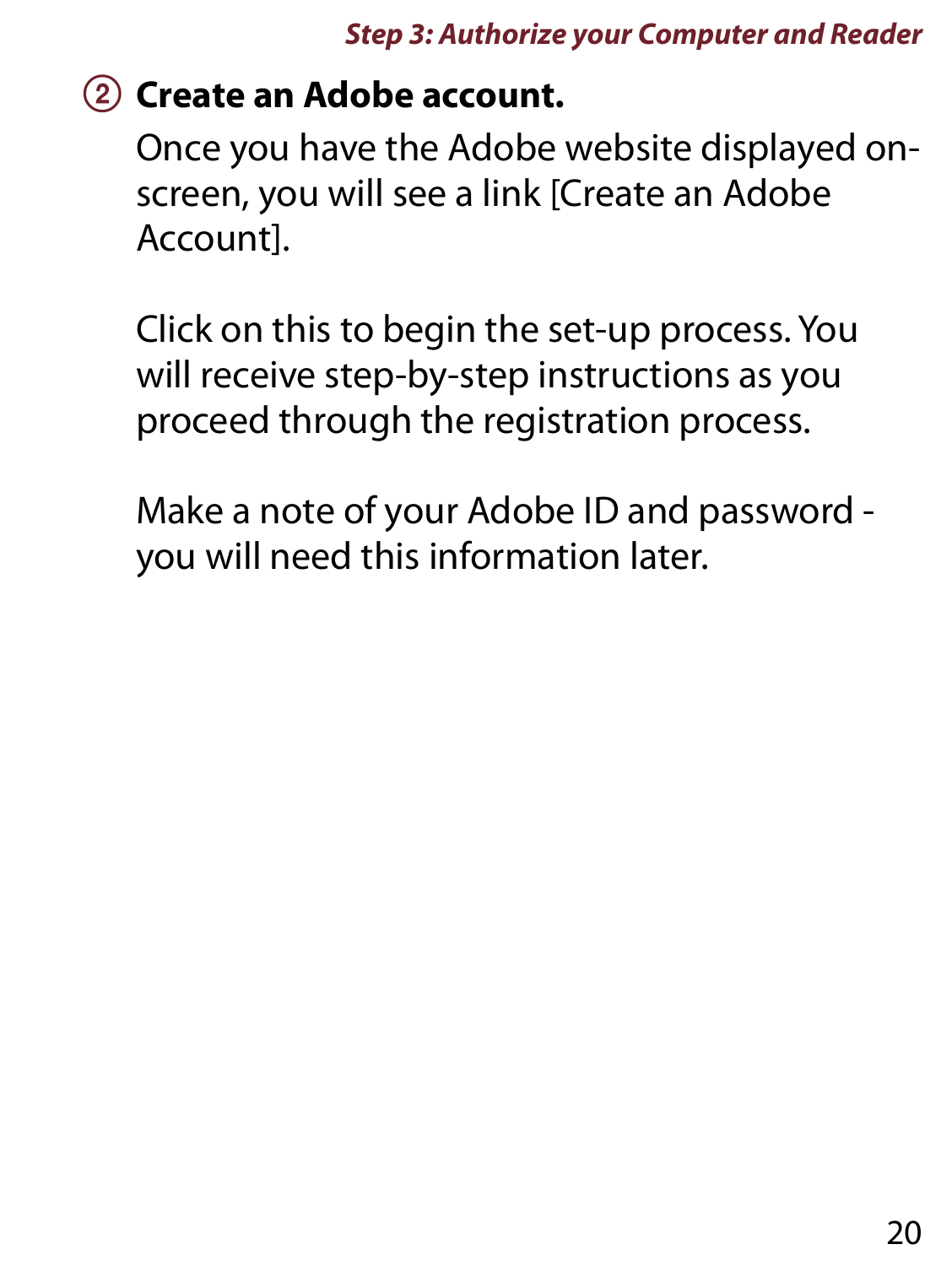#### <span id="page-20-0"></span>2 **Enter your Adobe ID and Password.**

Return to Reader Library and enter the e-mail address and password you used to create your Adobe ID. Then click [OK] to continue.

| Authorization                                        |                                                                    |
|------------------------------------------------------|--------------------------------------------------------------------|
| Enter your Adobe ID and Password.                    |                                                                    |
| Adobe ID (email address)<br>Password<br>Get Adobe ID | ---<br>E<br><b>CONTRACTOR</b><br><b>Service</b><br>Contact in<br>面 |
| Cancel<br>OK                                         |                                                                    |

Your eBook will now download to your computer. You will find all of your purchased eBooks within the [Library] section of Reader Library.

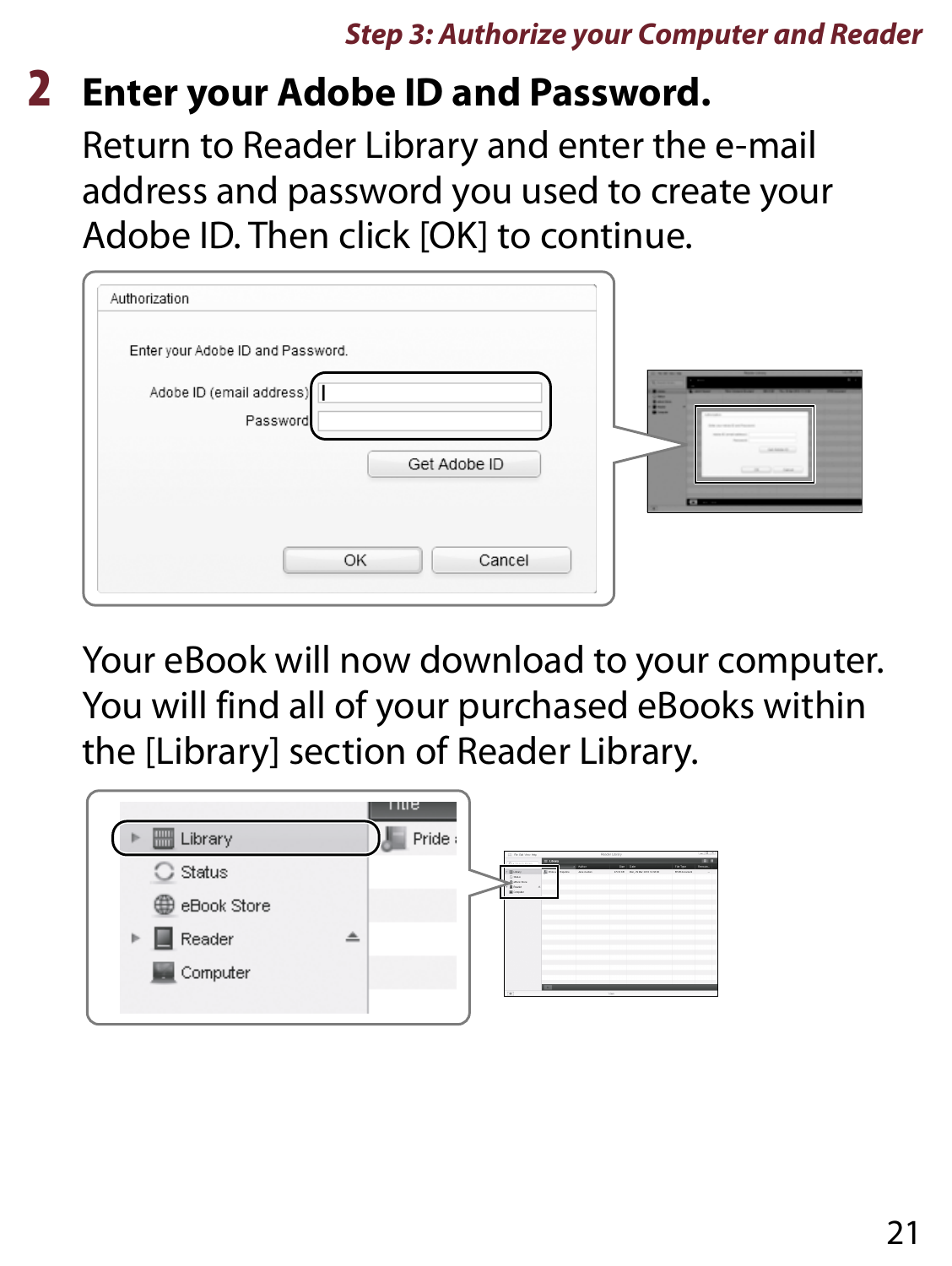*Step 4: Transferring your eBooks to your Reader*

### <span id="page-21-0"></span>Step 4: Transferring your eBooks to your Reader

- 1 **Click [Library] in the left-hand menu within Reader Library.**
- 2 **Select eBooks and drag-and-drop to [Reader].**
	- **Select an eBook.**

Click on the eBook that you wish to transfer and drag-and-drop it to [Reader] in the left-hand menu.

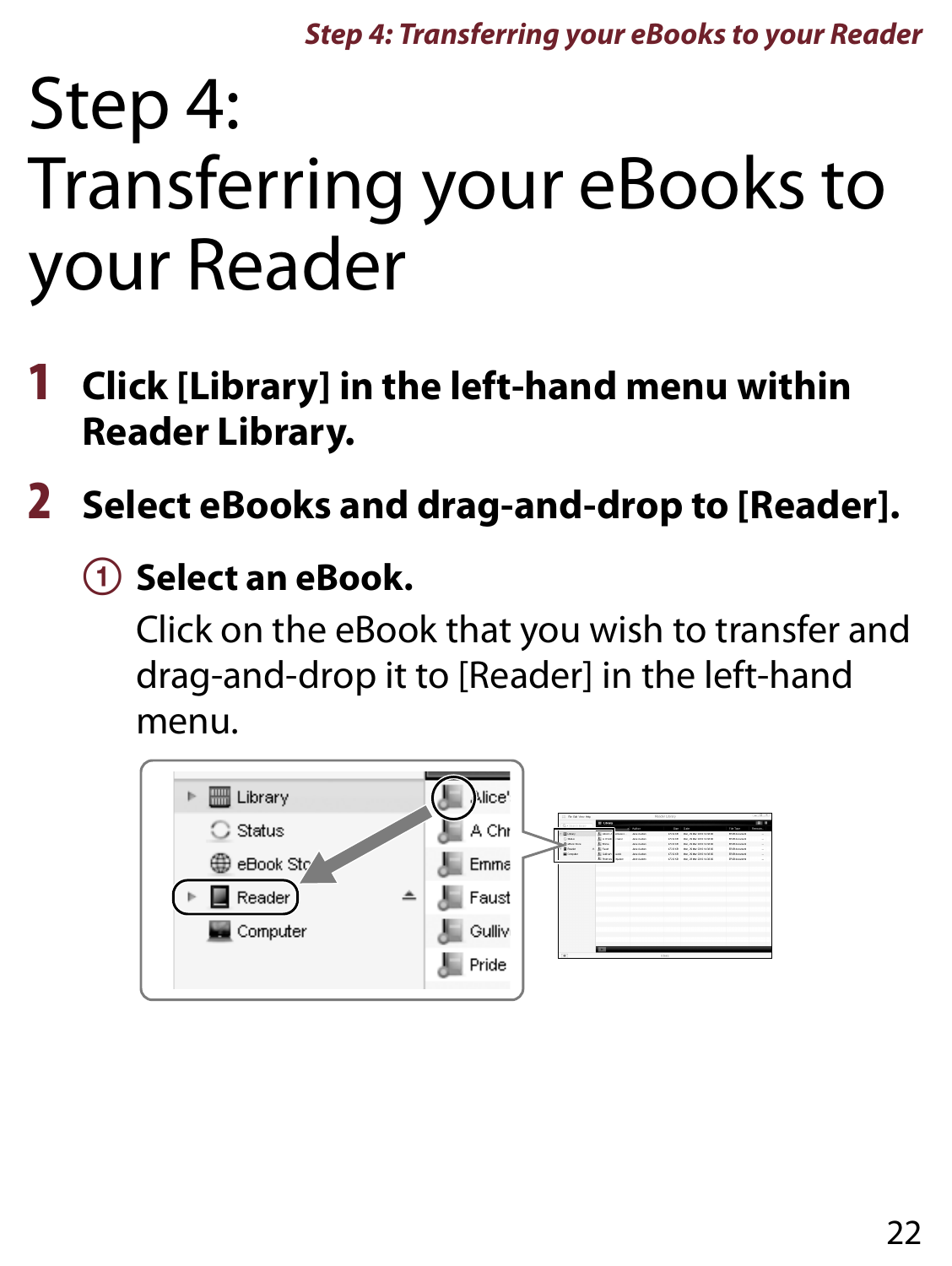#### **Authorize your Reader.**

If this is the first time that you have transferred a purchased eBook to your Reader, Reader Library will prompt you to authorise your Reader.

Click [Yes] to continue.

Once authorised, the transfer will proceed.



If the Reader Library does not function as expected, refer to "Troubleshooting" in the Reader Library [Help] menu.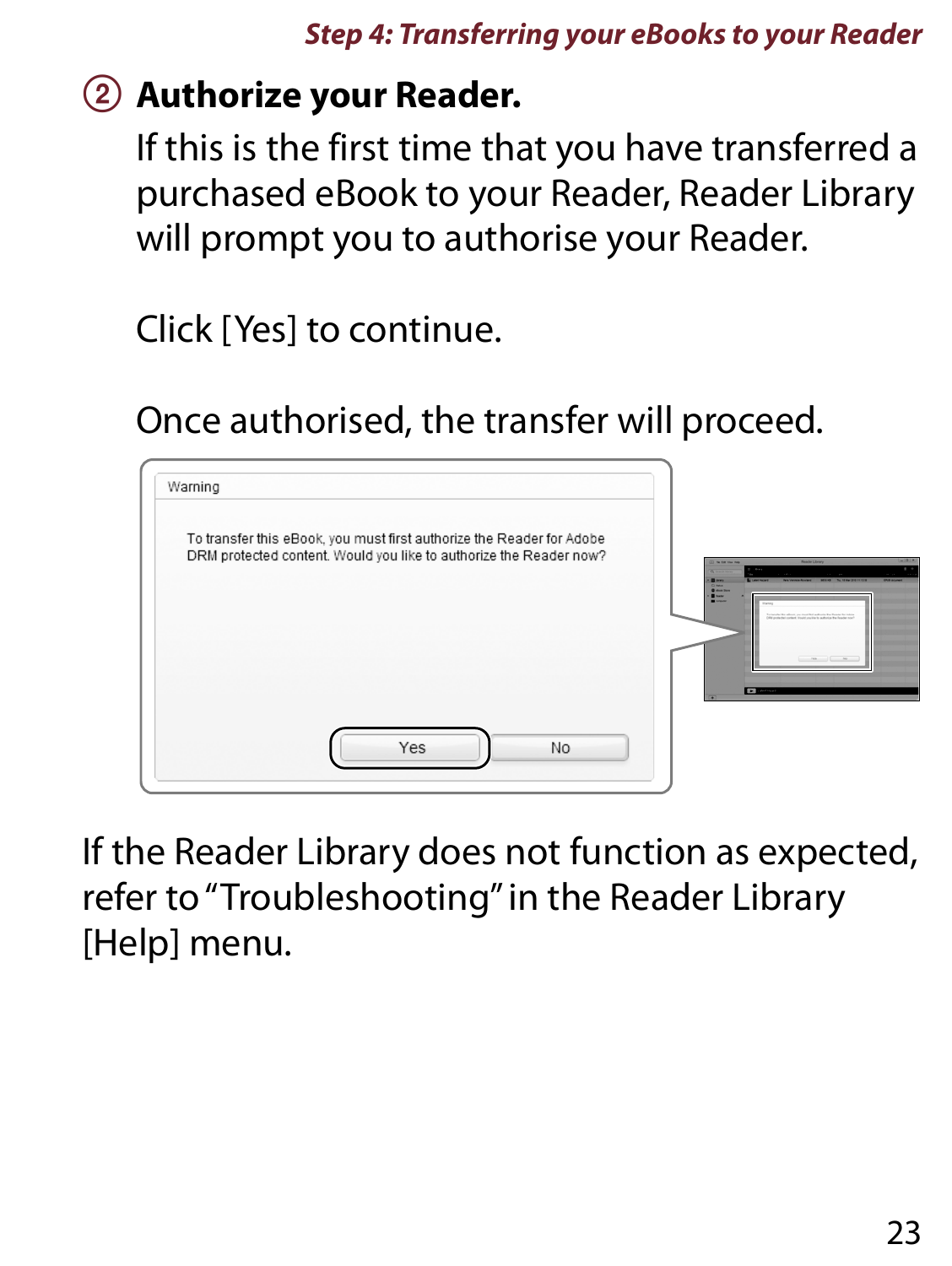#### 3 **Close Reader Library and disconnect Reader from the computer.**

Once Reader Library has closed, the on-screen message on your Reader device will change from [Do not disconnect] to [USB connected].

Once you see [USB connected], it is safe to disconnect your Reader from your computer.

For more details about your Reader, refer to the User Guide found on your Reader.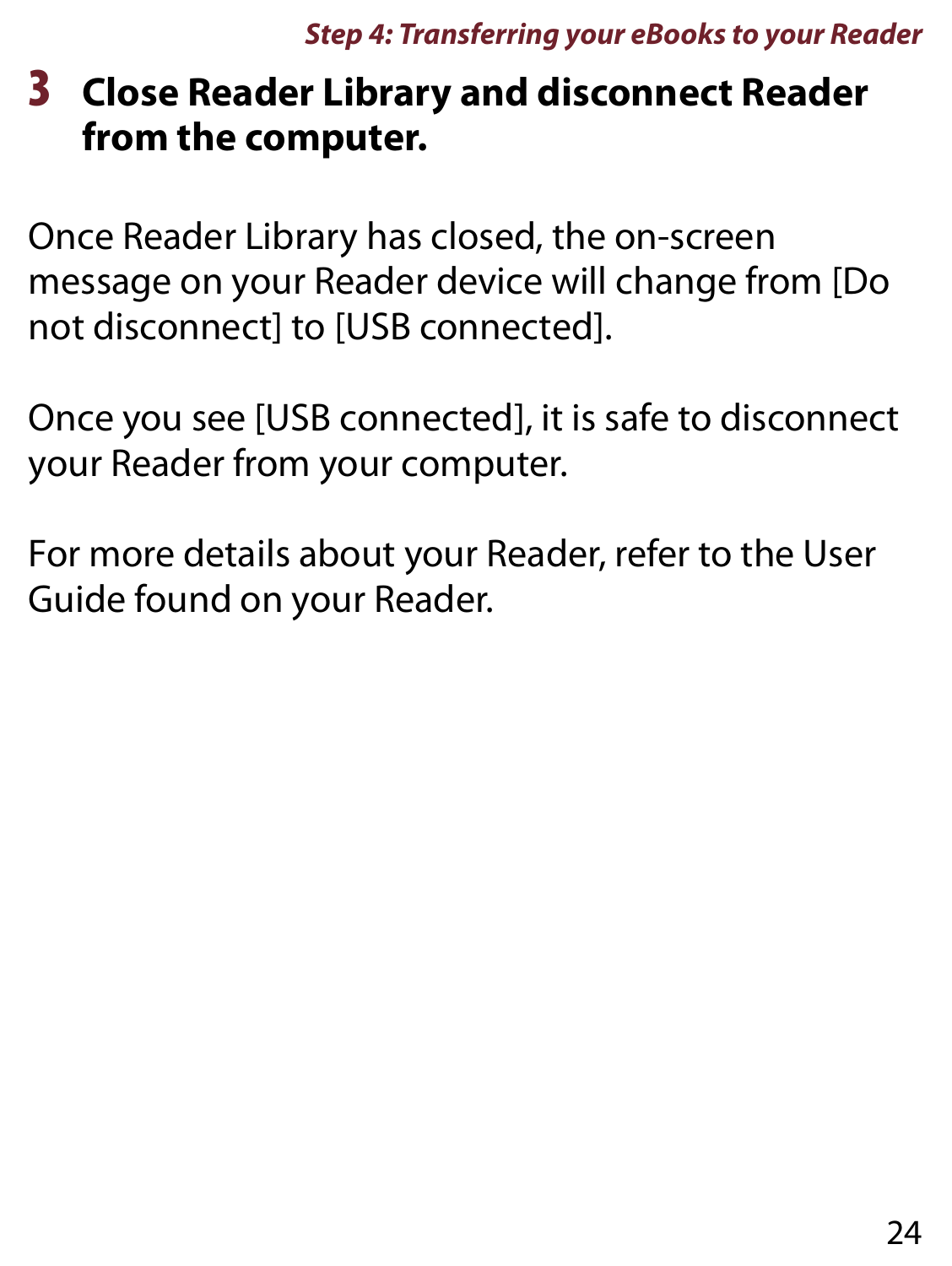# Supported File Formats

The following file formats can be managed within Reader Library and transferred to your Reader.

#### **Book**

- EPUB file (.epub file extension) EPUB (OPS version 2.0) supported
- PDF file (.pdf file extension) Support is based on the PDF 1.6 specification.
- BBeB (.lrf or .lrx file extension)
- Text file (.txt file extension)
- RTF file (.rtf file extension)
- Word file (.doc or .docx file extension)\*1
- \*1 In case of using Windows, you need Microsoft Word installed on your computer. Word files will be automatically converted to RTF files by Reader Library during transfer to your Reader or a compatible memory card.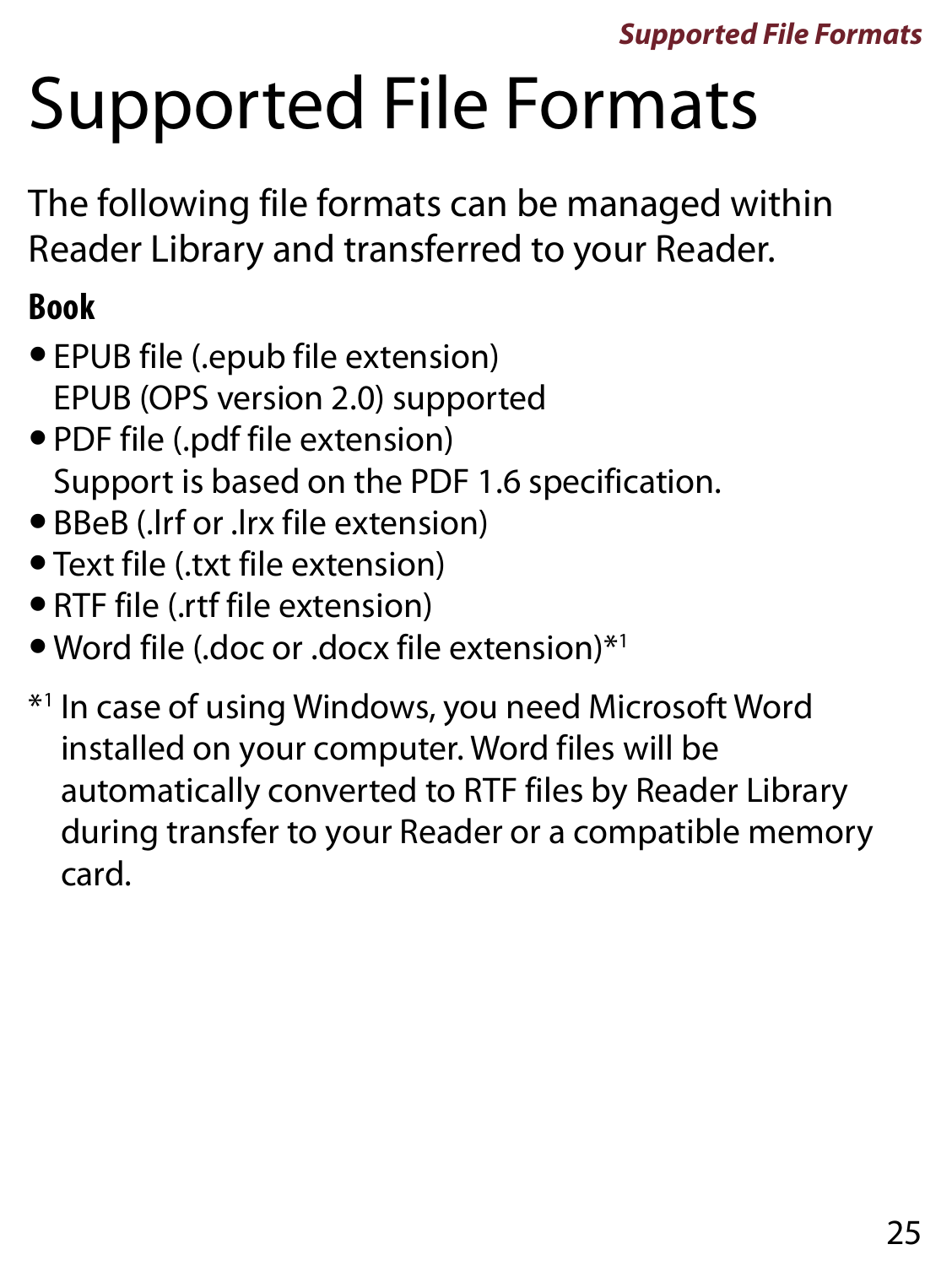### **Audio**

- MP3 file (.mp3 file extension)
	- The following specifications should be met in order to import an MP3 file.
	- Bit rate: 32 to 320 kbps
	- Sampling frequency: 22.05, 44.1 kHz
	- File must be unsecured.
- AAC file (.mp4, .m4a, .mov, or .qt file extension) The following specifications should be met in order to import an AAC file.
	- Bit rate: 40 to 320 kbps
	- Sampling frequency: 24.0, 44.1, 48.0 kHz
	- File must be unsecured.

#### **Picture**

- JPEG file (.jpg or .jpeg file extension)
- GIF file (.gif file extension)\*
- PNG file (.png file extension)
- BMP file (.bmp file extension)
- \* For an animation GIF file, only the first frame will be shown.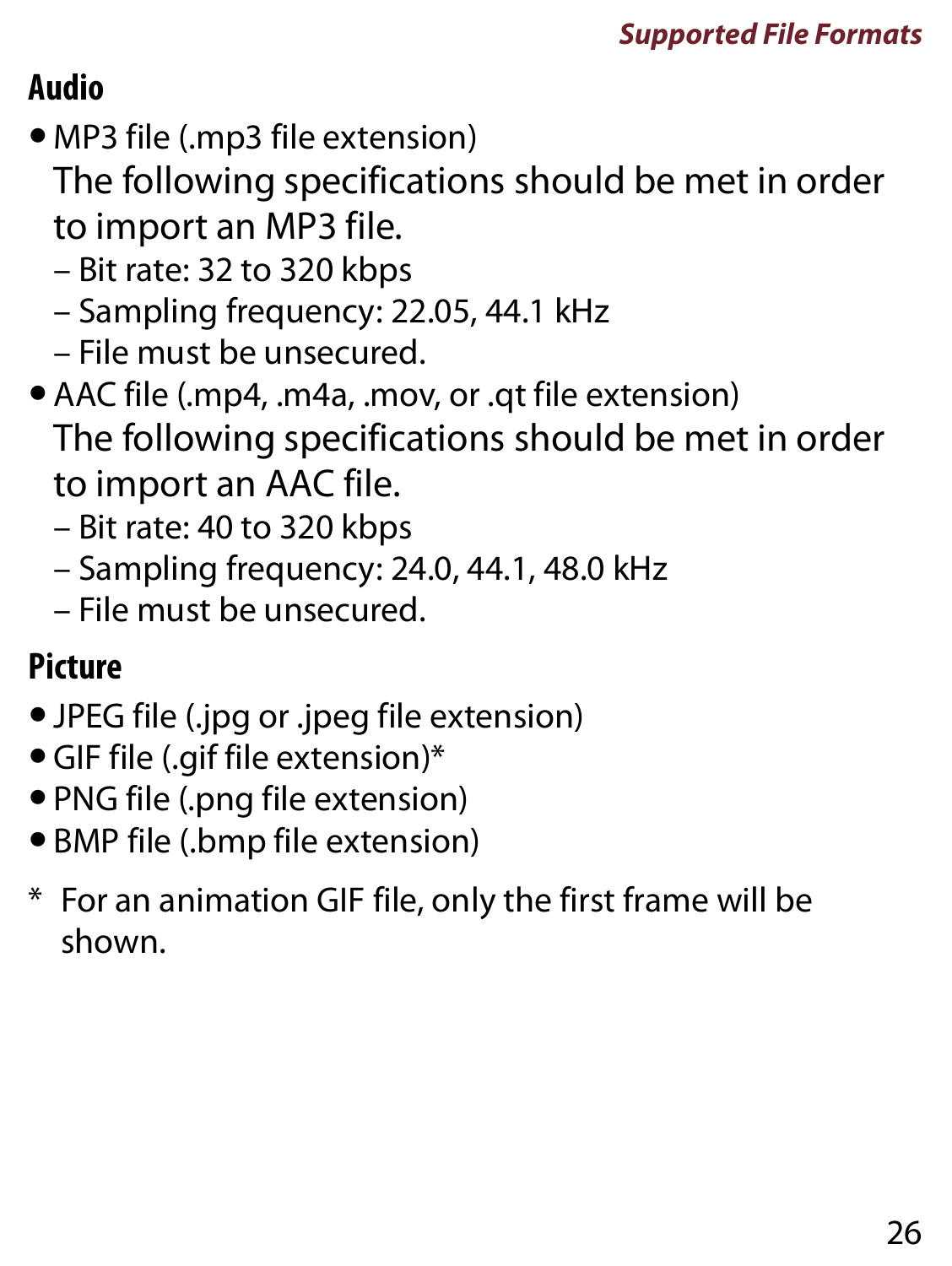# System Requirements

Reader Library will work with the following operating systems.

| OS                                                   | <b>Description</b>                                                                                                                                                                                                                         |
|------------------------------------------------------|--------------------------------------------------------------------------------------------------------------------------------------------------------------------------------------------------------------------------------------------|
| Microsoft Windows 7 Windows 7 Starter<br>(32/64 bit) | Windows 7 Home Basic<br>Windows 7 Home Premium<br><b>Windows 7 Professional</b><br><b>Windows 7 Ultimate</b>                                                                                                                               |
| Microsoft Windows<br>Vista (32/64 bit)               | Windows Vista Home Basic with<br>Service Pack 2 or later<br>Windows Vista Home Premium with<br>Service Pack 2 or later<br>Windows Vista Business with Service<br>Pack 2 or later<br>Windows Vista Ultimate with Service<br>Pack 2 or later |
| Microsoft Windows<br>XP (32 bit only)                | <b>Microsoft Windows XP Home Edition</b><br>with Service Pack 3 or later<br>Windows XP Professional with Service<br>Pack 3 or later<br><b>Windows XP Media Center Edition</b><br>2004 & 2005 with Service Pack 3 or<br>later               |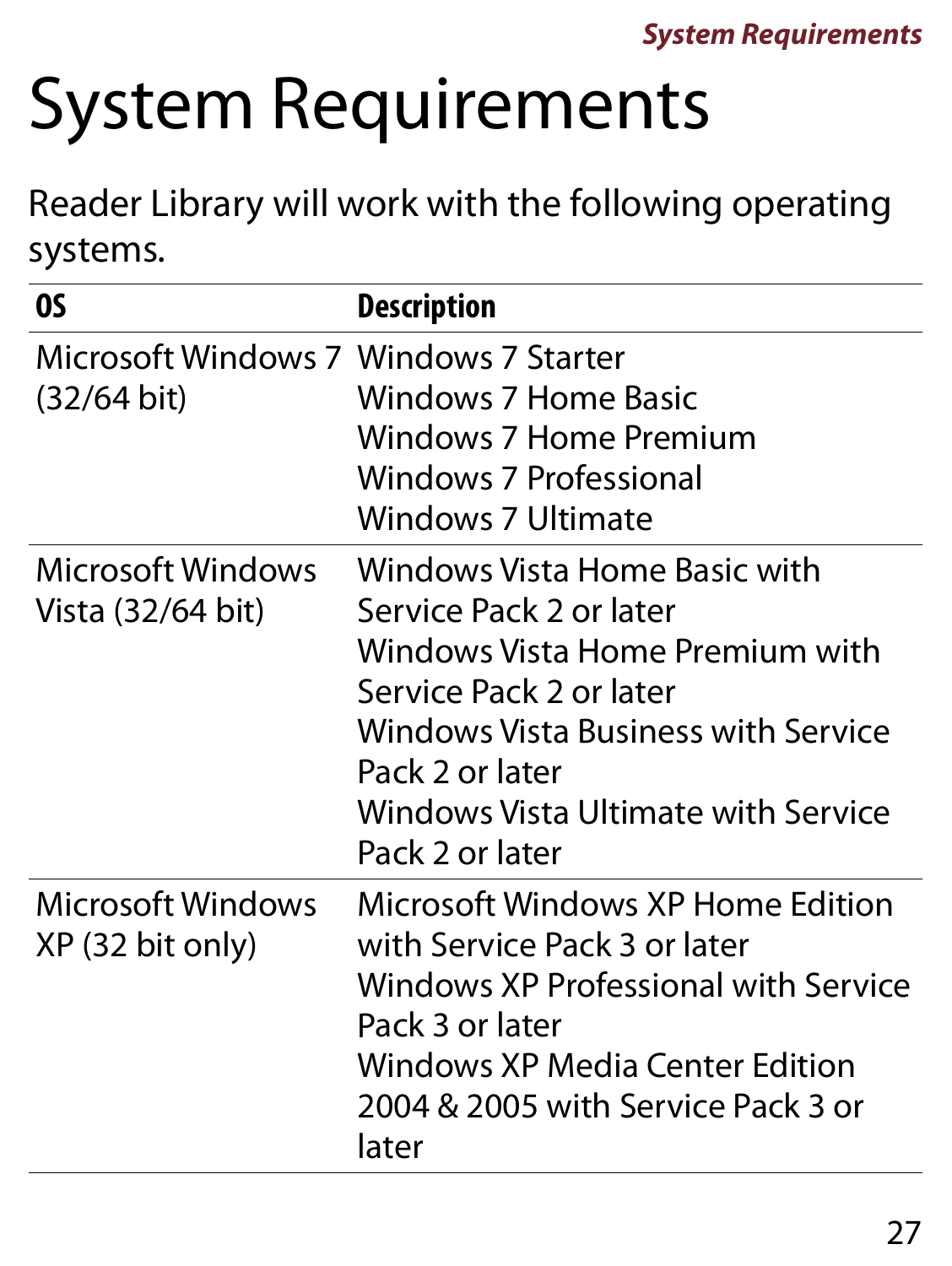| <b>OS</b>                                  | <b>Description</b>                                                                                                      |
|--------------------------------------------|-------------------------------------------------------------------------------------------------------------------------|
| Apple Macintosh<br>$(32 \text{ bit only})$ | Mac OS X version 10.6.3 or later<br>Mac OS X version 10.5.8 or later<br>Mac OS X version 10.4.11 or later               |
| <b>CPU</b>                                 | Windows: 800 MHz Celeron class<br>processor or better<br>Macintosh: Intel, PowerPC G3, G4 or<br>G5 processor            |
| <b>RAM</b>                                 | 128 MB or more (minimum 512 MB<br>for Windows 7, Windows Vista)                                                         |
| Free space on hard<br>disc                 | Windows: 100 MB or more<br>Macintosh: 60 MB or more<br>Depending on the content amount,<br>more space may be required.  |
| Monitor                                    | High Color or more, $1024 \times 768$ pixels<br>or more (True Color, $1280 \times 1024$<br>pixels, or more recommended) |
| Other devices                              | USB port (High-Speed USB<br>Compatible), pointing device such as<br>mouse or track pad                                  |

 $\bullet$  Internet connection (broadband recommended, some fees may apply) is also required on your computer.